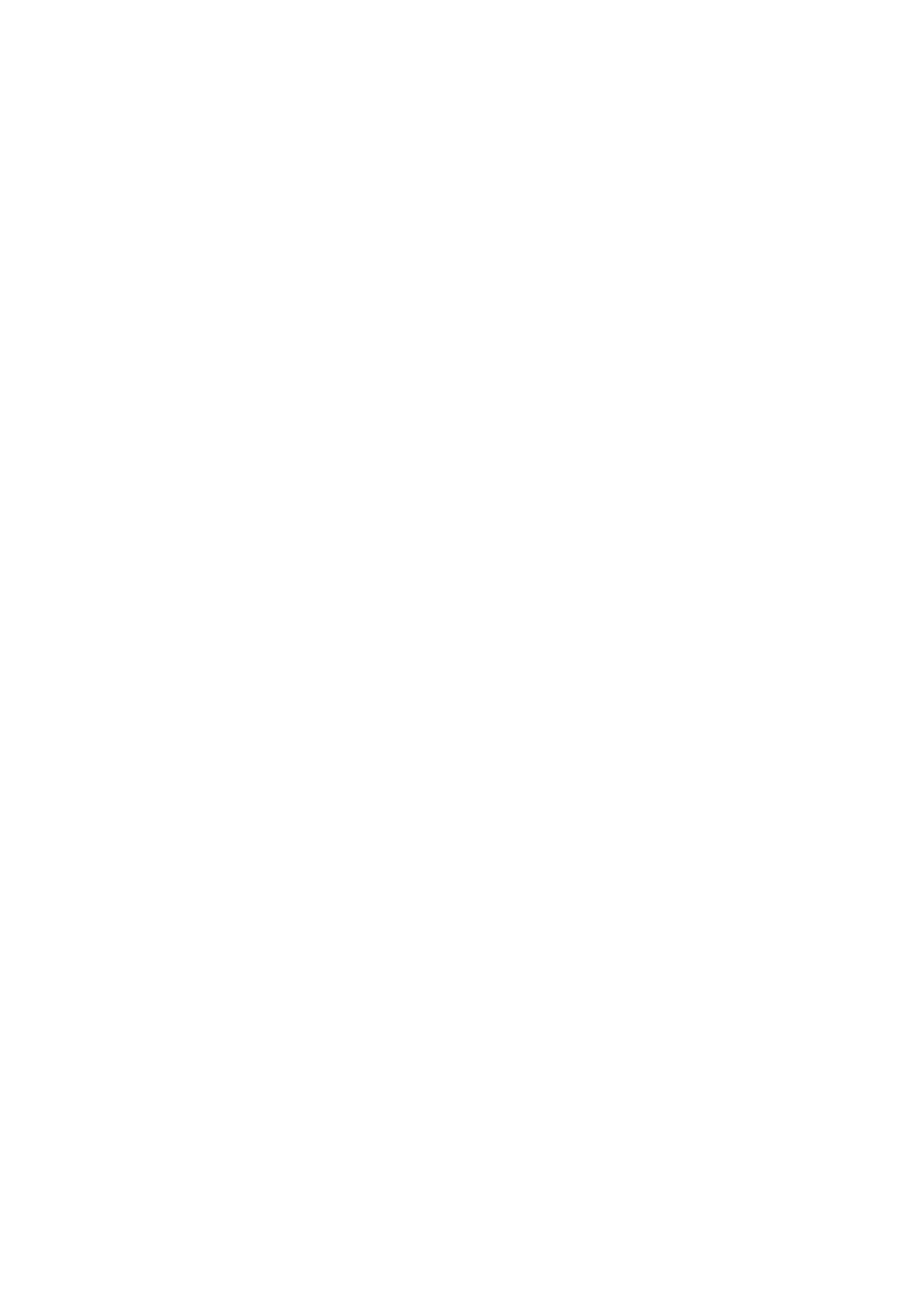# **Table of Contents**

| Foreword                 |                                                     | 2  |
|--------------------------|-----------------------------------------------------|----|
| <b>Executive Summary</b> |                                                     | 3  |
|                          | Chapter 1 Energy Trends in Ireland 1990 to 2005     | 8  |
|                          | Chapter 2 Land Use in Ireland                       | 13 |
| Chapter 3                | Bioenergy for the Transport Sector - Biofuels       | 16 |
| Chapter 4                | Bioenergy for the Heat Sector - Biomass             | 21 |
| Chapter 5                | Bioenergy for the Electricity Sector                | 26 |
| Chapter 6                | Public Sector Leadership - Driving Bioenergy Demand | 32 |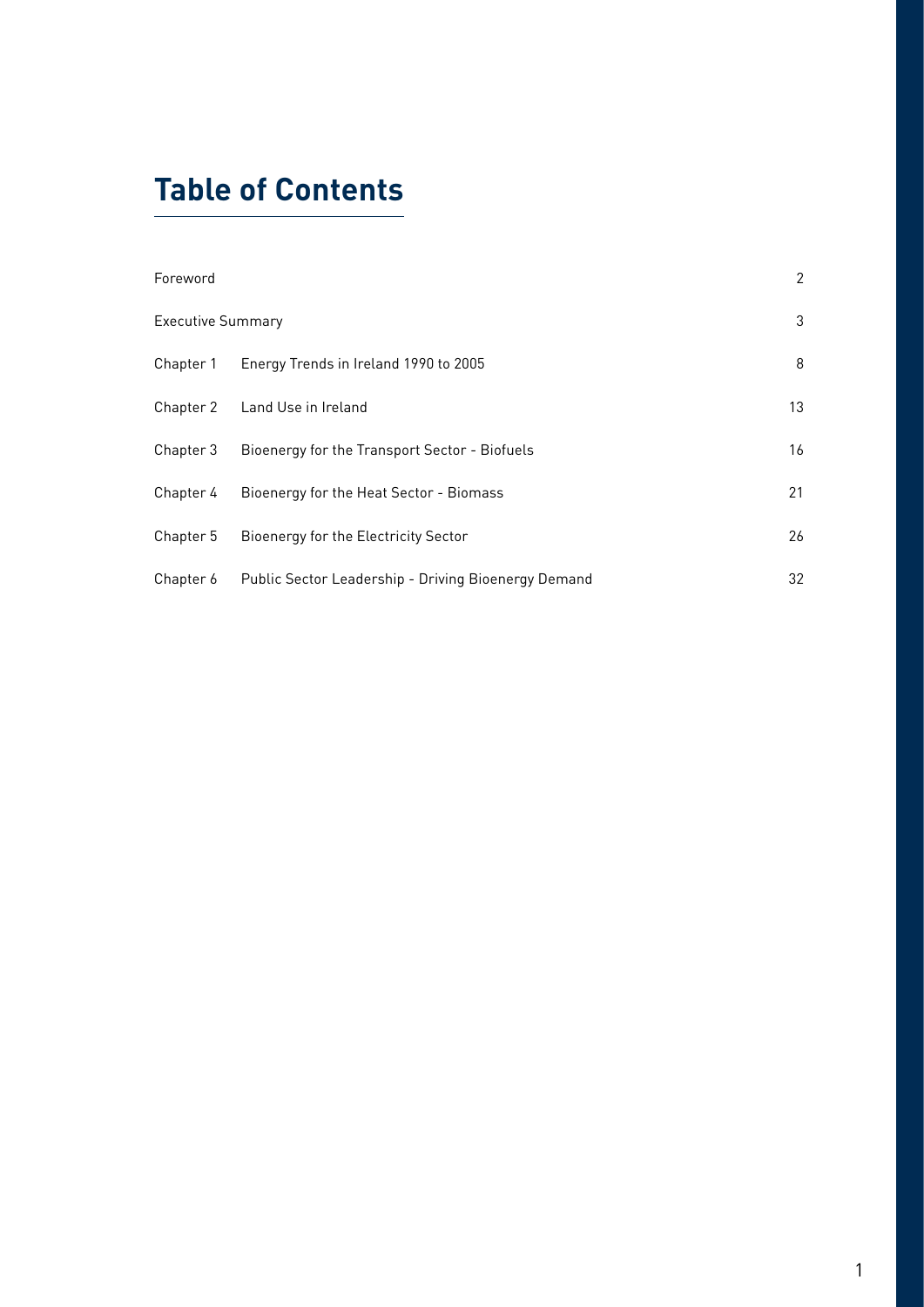# **Foreword**



Ireland has a significant bioenergy potential in the form of agricultural land, forestry and recycled waste from municipal, agriculture and industrial sources. All of these sources can be used to generate electricity, refined into fuel for the transport sector, provide heating/cooling for the building sector or as a source for biochemical raw materials for Irish industry.

The development of our bioenergy resources will contribute to our overall security of energy supply and fuel diversity objectives. Increased use of these resources will also contribute to our renewable energy targets, our climate change

mitigation policies, our waste policies and, at a time of great change in our agricultural sector, assist in rural development by providing new markets and employment development opportunities for our farming and forestry sectors as well as community enterprise.

The sustainable development of our bioenergy potential and its deployment in the electricity, transport, heating and chemical sectors requires a fully coordinated approach across a number of Departments and State Agencies, working together across the sectors and with all stakeholders. In light of this challenge, the Government established a Ministerial Bioenergy Task Force which oversaw the delivery of the Action Plan.

This Action Plan sets out an integrated strategy for collective delivery of the potential benefits of bioenergy resources across the agriculture, enterprise, transport, environment and energy sectors. It will require sustained multi-agency collaboration, at national, regional and local level, working in strategic alliances to ensure that we realise this potential. It is a key component of the Government's objectives under the Energy Policy Framework 2007 - 2020.

This Action Plan is underpinned by the additional supports provided in Budget 2007 and the Sustainable Energy Programme of the National Development Plan 2007 - 2013. The plan will be kept under review in light of any decisions taken under the EU Strategic Energy Review.

**Noel Dempsey, T.D., Minister for Communications Marine and Natural Resources, Chairperson, Ministerial Bioenergy Task Force.**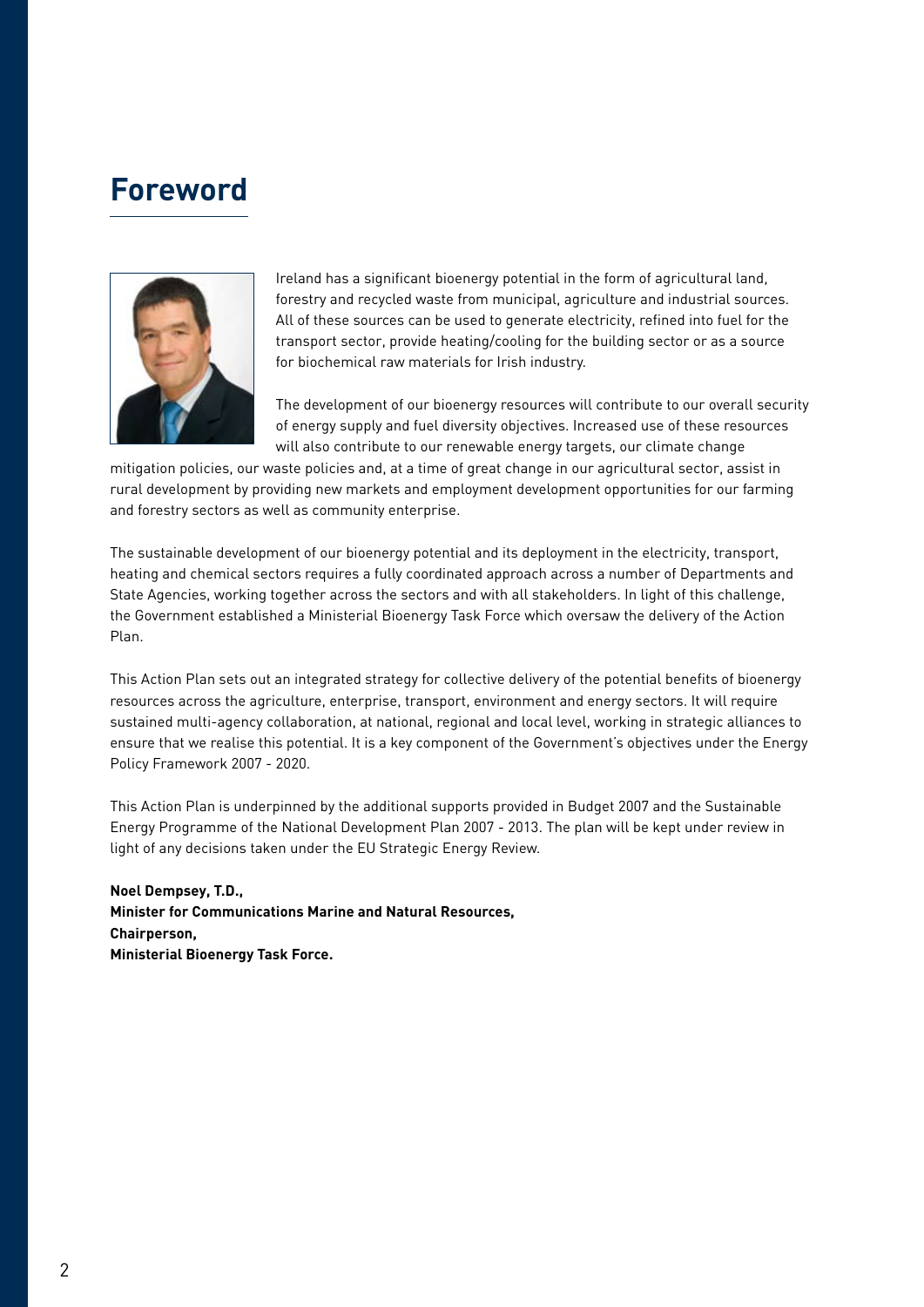# **Executive Summary**

Ireland has significant potential to develop its bioenergy resources to generate electricity, for use as transport fuels, for use in heating and cooling our buildings and for conversion to biochemicals as industrial raw materials.

The sustainable deployment of our bioenergy resources will contribute to policy objectives in the energy, environmental, climate change mitigation, rural and regional development policies and for indigenous enterprise development.

This valuable potential will not be realised without sustained Departmental and Agency collaboration at national, regional and local level. The Government will mandate the High Level Bioenergy Working Group comprising all relevant Departments and Agencies to oversee progress on strategies and targets and ensure good collective working to accelerate deployment of our bioenergy resources.

In order to implement the Action Plan in a co-ordinated and cohesive manner, Departments and Agencies have undertaken to deliver the following series of measures.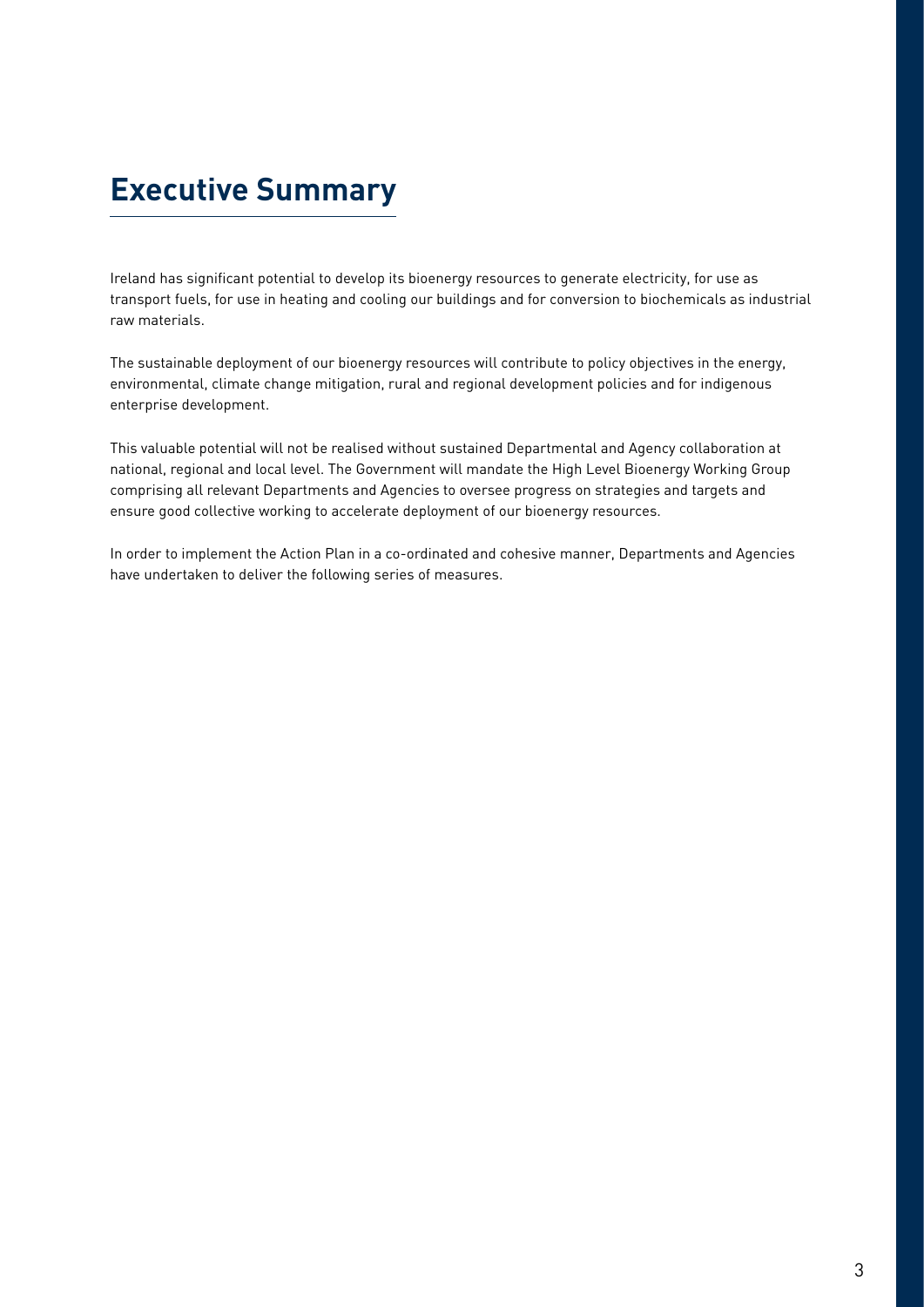# **Department of Communications, Marine and Natural Resources**

#### **Electricity sector**

- Set a 33% target for renewable electricity for 2020;
- Expand the REFIT feed-in-tariff support scheme to facilitate delivery of co-firing in peat stations of 30% by 2015;
- Expand the REFIT feed-in-tariff support scheme to encourage waste to energy projects by supporting hybrid projects.

#### **Transport fuel sector**

- Set a biofuel target of 5.75% for road transport fuel for 2010;
- Set a biofuel target of 10% for road transport fuel for 2020;
- Introduce a Biofuel Obligation Scheme by 2009 to ensure delivery of the 2010 and 2020 targets;
- Support research into second generation biofuels including collaborative projects with other countries through SEI and the energy RTDI programmes under the auspices of the Irish Energy Research Council.

#### **Heat sector**

- Set a target of 5% renewable share in the heating sector for 2010;
- Set a target of 12% renewable share in the heating sector for 2020 (taking into account the target of 30% co-firing in the Peat Stations by 2015);
- Expand the Greener Homes Scheme to provide support for residential consumers to adopt renewable technologies for heating. This is being delivered through an additional €20m provided in Budget 2007;
- Expand the commercial Bioheat Scheme to include a combination of renewable technologies e.g. solar and wood chip. This is being delivered through an additional €4m provided in Budget 2007;
- n Expand the eligibility of the commercial Bioheat Scheme to include the voluntary and community sectors.

#### **Research and development**

- Through the Energy RTDI Strategy under the auspices of the Research Council as well as SEI's R&D programmes to increase support for research projects across the bioenergy sector;
- n Through the Charles Parsons Awards programme build increased research capacity across the bioenergy sector.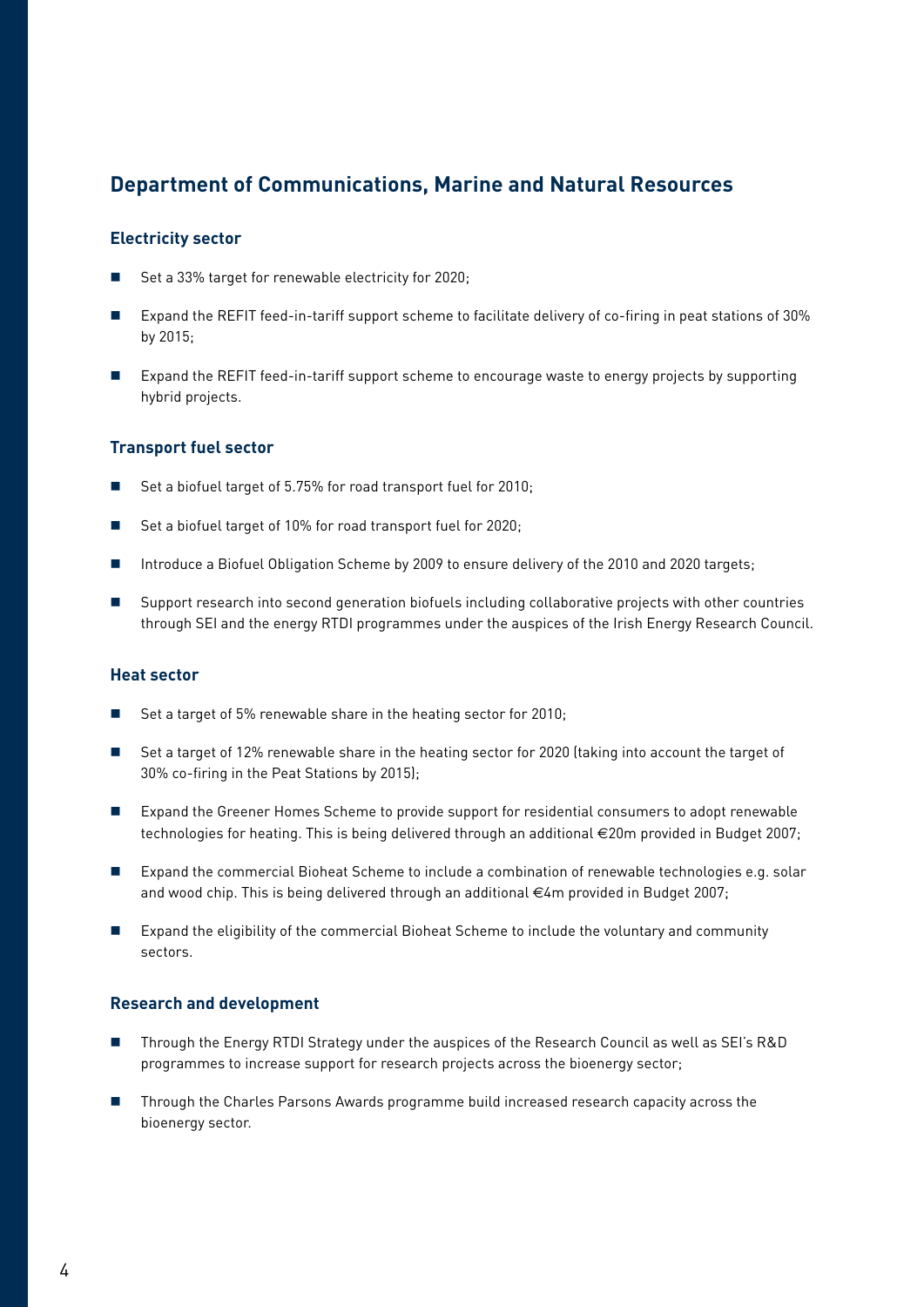### **Department of Agriculture and Food**

- Introduce an additional €6m energy crop 'top up' payment of €80 per hectare on top of the existing EU Energy Crops Premium of €45 per hectare payment;
- Introduce an €8m Bioenergy Scheme to provide establishment grants to encourage farmers to plant new energy crops such as miscanthus and willow;
- n Introduce a €1.2m dedicated Wood Biomass harvesting machinery grant programme for wood chippers and forest residue bundlers;
- Encourage a rate of afforestation that is suitable for and sufficient to meet increased market demand for wood in the medium to long term;
- $\blacksquare$  Introduce a FEPS scheme to facilitate increased levels of afforestation;
- Develop and support the forest wood energy chain to deliver quality wood fuel at a competitive price;
- Fund research in collaboration with DCMNR & SEI to identify and select plant varieties and crop production and management systems that are most suited to biofuel production in the Irish context.

### **Department of Environment, Heritage and Local Government**

- Amend planning quidelines to facilitate development of micro renewable technologies at domestic level;
- **n** Initiate research into the extension of exempted development provisions for micro-renewables at industrial and retail/commercial sites;
- Examine the rebalancing of annual motor tax to incentivise the motoring public to drive cleaner cars and to impose penalties for cars with higher CO<sub>2</sub> emission levels. A public consultation has been launched on this issue;
- Provide for the energy labelling of vehicles to empower consumer decision making;
- **n** Promote the use of biofuels at up to 5% blends in Local Authority fleets and when purchasing new fossil fuel vehicles ensure that they are capable of taking much higher biofuel blends, in the range of 30% and higher;
- n Review within 12 months the Part L Building Regulations to incentivise the use of renewable technologies for heating in buildings and significantly raise the energy efficiency requirements in new buildings by at least 40%;
- Require all street lighting and traffic lighting systems to be energy efficient.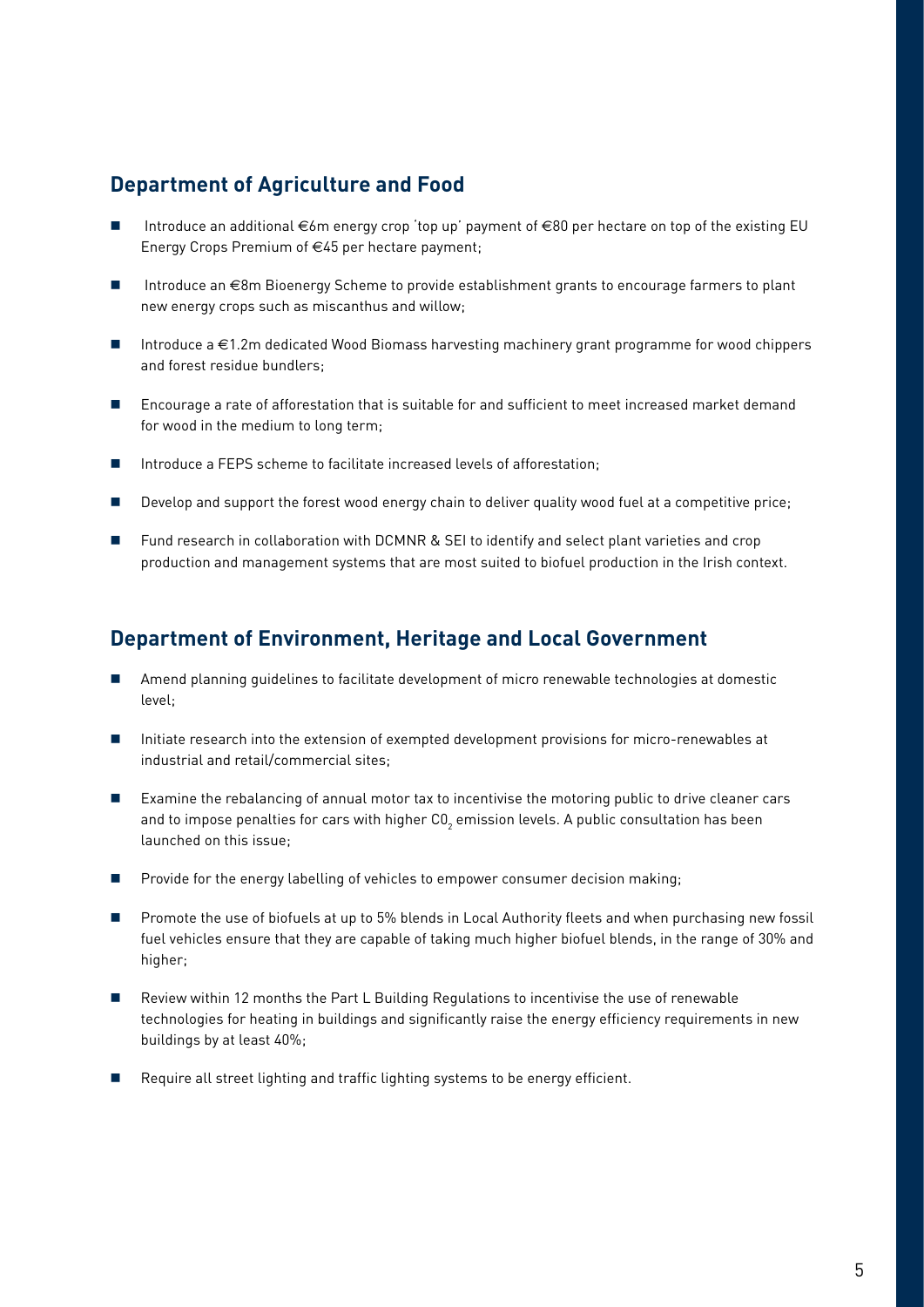## **Department of Finance**

- Five year excise relief scheme introduced in Budget 2006 at a cost of over €200m.
- n Renewing the Business Expansion Scheme with effect from 1 January 2007 for a seven year period to 31 December 2013. The BES company limit is being increased from its current level of €1 million to €2 million, subject to a maximum of €1.5 million to be raised in a twelve month period. The annual investor limit is also being increased from its current level of €31,750 to €150,000;
- n Renewing the Seed Capital Scheme from 1 January 2007 for a seven year period to 31 December 2013. The SCS permits employees who leave employment to invest in certain new businesses and take up a job in the relevant business to claim a refund of tax for up to the previous six years. The investor limit is being increased to €100,000 per year;
- The 50% VRT relief for Hybrid Vehicles has been extended to flexible fuel vehicles in Budget 2006 and to electric cars in Budget 2007;
- Launch a public consultation on the revision of the current VRT system to take greater account of environmental issues, in particular  $CO<sub>2</sub>$  emissions;

### **Office of Public Works**

- **n** Develop the new building programme to include bioenergy heating systems. Bioenergy heating systems will become the standard norm in new OPW buildings;
- Convert within 12 months, 20 of the State's large existing buildings to bioenergy heating systems;
- Increase the use of passive design measures to ensure all new buildings are more energy efficient;
- Establish an initial target of 10% energy savings in 20 of the OPW's largest buildings, through the piloting a new web-based energy monitoring system, and expand this programme to a further 230 buildings on completion of the pilot programme;
- Use biomass combined heat and power (CHP) technologies in future major site developments;
- Give more favourable consideration to buildings which use bioenergy and other renewable technologies when considering new buildings for lease;
- n Require the public sector to lead the way on energy efficiency with a mandatory programme of efficiency measures including the sole use of energy efficient lighting in offices, hospitals and other public buildings.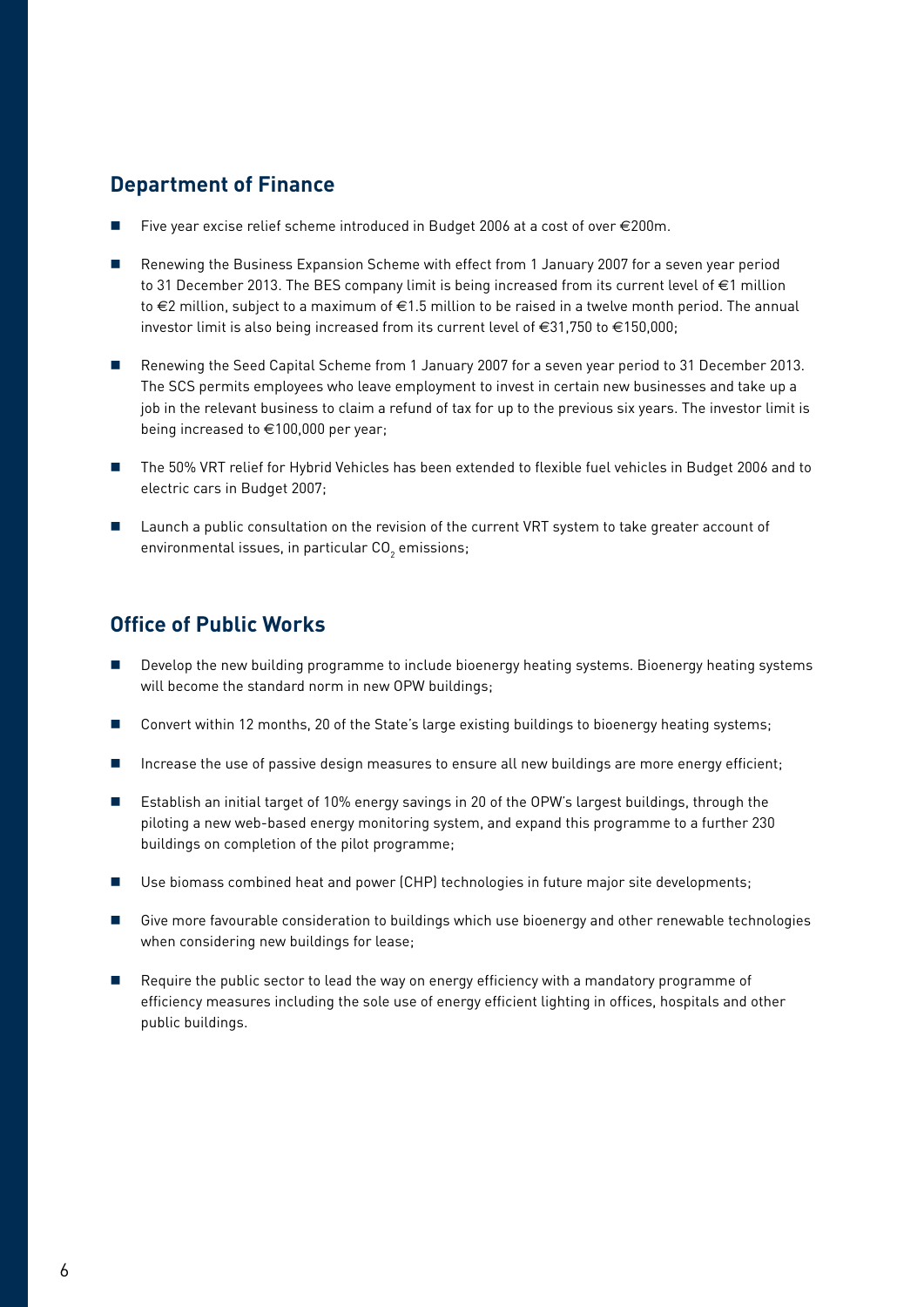## **Department of Transport**

- n CIE transport companies to ensure that all of their new fossil fleet purchases are capable of using biofuels at blends of at least 30% by including the requirement for such technical capability to be specified in procurement tenders;
- CIE transport companies mandated to move as soon as possible towards a 5% blend in all their existing diesel fleet;
- Publication of a Sustainable Transport Action Plan before the end of 2007 which will identify further measures that will help a switch to biofuels and more energy efficient forms of fuel for transport.

### **Department of Education and Science**

- Expand existing programme of biomass heating in schools, starting with 8 additional schools in Summer 2007 with a view to broadening this on a significantly wider scale on a national basis;
- The Department has already developed a number of generic school designs with SEI which minimise energy use and costs in new schools. This design will be implemented in 40 new schools which will be capable of being 2.3 times more efficient in energy terms than best international normal standards.

## **All Departments and Agencies**

- Develop a fully coordinated cross-agency information and education programme to provide high quality bioenergy technology information to the public to raise awareness and acceptance of bioenergy technologies;
- SEI and Enterprise Ireland will together develop a set of industry and product standards in the biomass area to ensure high efficiency standards in the developing pellet and woodchip markets;
- SEI and FÁS to ensure that renewable energy installer training is mainstreamed into building industry training programmes;
- n Work together through the High Level Working Group to ensure delivery of individual and joint Departmental and Agency responsibilities as well as offering a forum to engage with relevant stakeholders to keep track of progress;
- Coordinate through the High Level Working Group, working in conjunction with the Irish Energy Research Council, the funding priorities for the research, development and deployment of innovative projects in the bioenergy sectors;
- Develop, working with Northern Ireland, an all-island approach to developing the bioenergy sector over the next three years.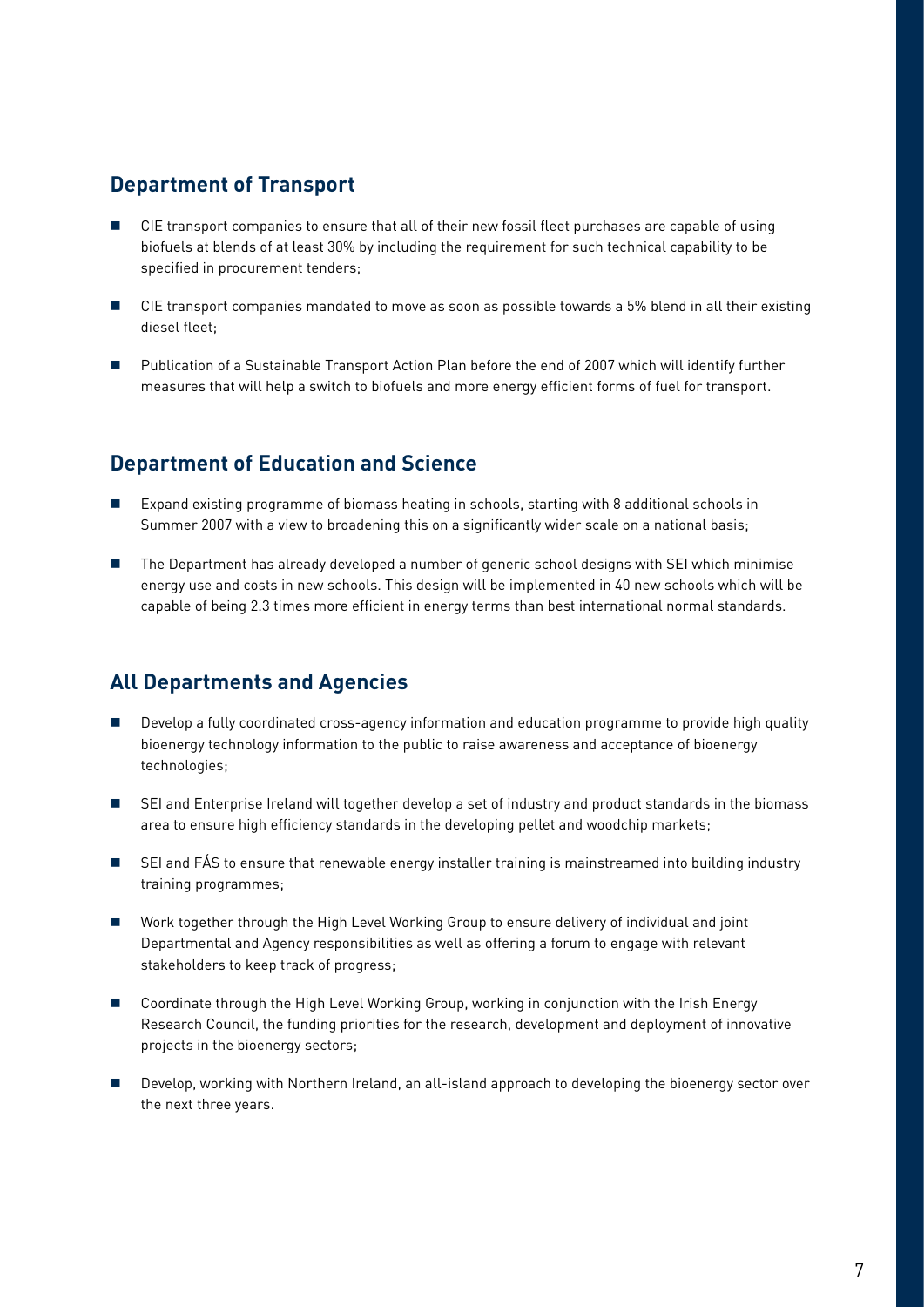# **Chapter 1 Energy Trends in Ireland 1990 to 2005**

The total amount of energy used within Ireland in any given year is referred to as the total primary energy requirement (TPER). The following graph highlights the growth of overall energy requirement in Ireland over the period 1990 to 2005 and breaks it down on a sector-by-sector basis.



#### **Figure 1: Total Primary Energy Requirement by Sector**

In 1990, Ireland had a primary energy requirement of almost 9.5 million tonnes of oil equivalent (Mtoe). By 2005 this had increased to 15.6 Mtoe, a 64.3% growth over the 1990 figure. This compares to a 153.7% increase in GDP over the same period and a growth in energy related CO<sub>2</sub> emissions of 49.6%. While this is a major increase in energy requirement, this also represents a significant and prolonged improvement in Ireland's energy intensity, which is the ratio of energy use to gross economic growth over the period.

This dramatic improvement results from a combination of higher economic growth in less energy intensive sectors, structural reform of the economy which saw the closure of 'heavy industry' high energy using companies, more efficient generation stations replacing older stations and in latter years the increased use of renewables in electricity generation.

The primary energy intensity of the economy fell by 35% between 1990 and 2005 (2.9% per annum). In 1990 it required 0.16 kilograms of oil equivalent (kgoe) to produce one euro of GDP (in constant 2003 values) whereas in 2005 only 0.1 kgoe was required.

The table below shows the relative changes in GDP, Energy Requirement and Energy related CO<sub>2</sub> over the period 1990 to 2005 in overall terms as well as in 5 yearly segments.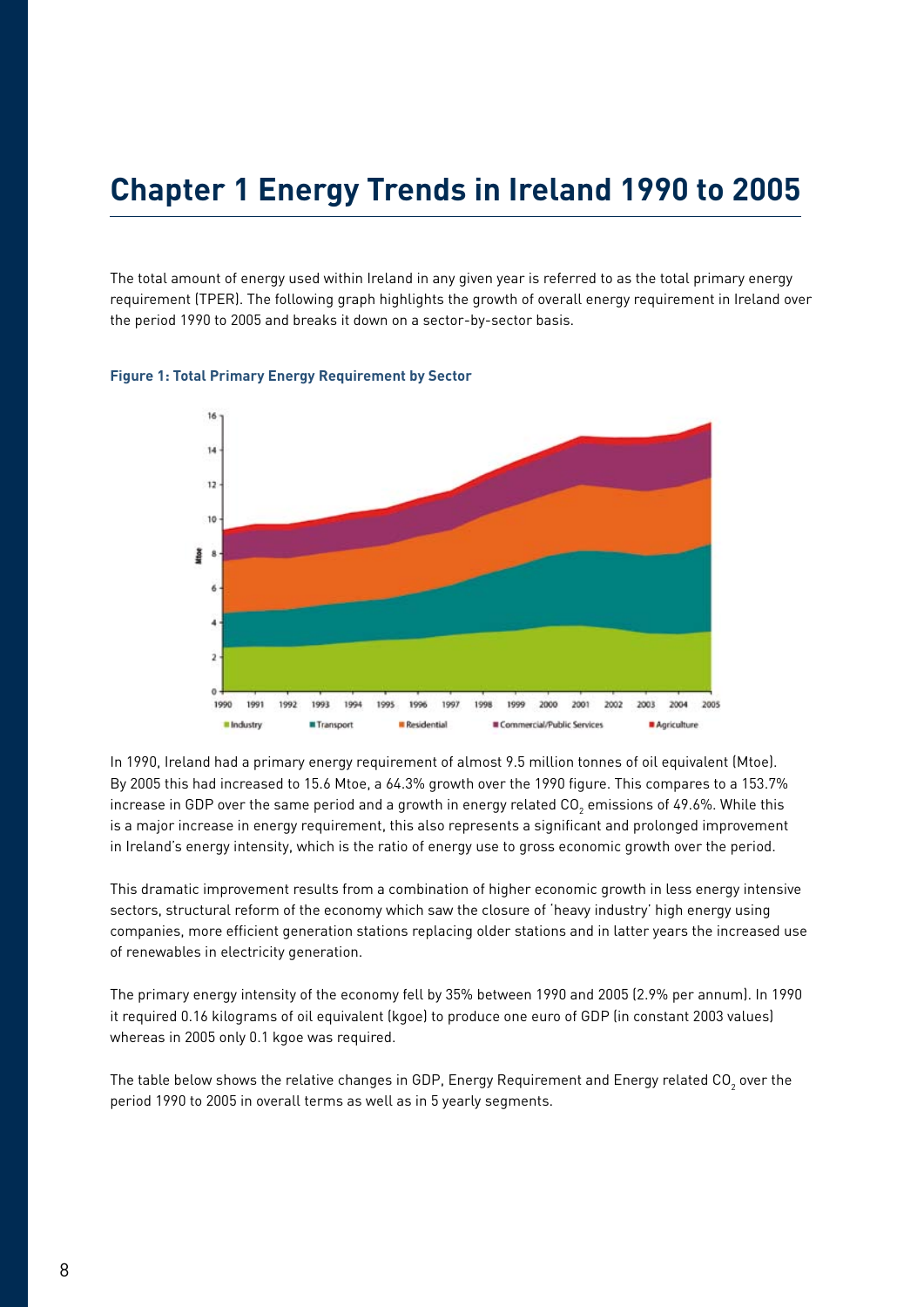### Table 1: GDP, TPER and CO<sub>2</sub> Growth Rates

|                                         | Growth %    | Average annual growth rates % |             |             |             |      |  |
|-----------------------------------------|-------------|-------------------------------|-------------|-------------|-------------|------|--|
|                                         | $1990 - 05$ | $1990 - 05$                   | $1990 - 95$ | $1995 - 00$ | $2000 - 05$ | 2005 |  |
| GDP                                     | 153.7       | 6.4                           | 4.6         | 9.4         | 5.3         | 5.5  |  |
| <b>TPER</b>                             | 64.3        | 3.4                           | 2.2         | 5.5         | 2.5         | 3.0  |  |
| Energy CO <sub>2</sub> (incl. aviation) | 49.6        | 2.7                           | 1.6         | 4.6         | 2.0         | 3.2  |  |

The main reason the 2005 increase in energy related  $CO<sub>2</sub>$  was higher than the TPER growth was the opening of two new peat electricity generating stations.

The table below shows the primary energy requirement figures broken down by sector and clearly shows how the highest level of growth took place in the Transport sector, which by 2005, with an overall share of 32.6%, had a significantly higher primary energy requirement than any other sector in the economy.

|              | Growth %    | Average annual growth rates% |                                   |        |             |        | <b>Shares %</b> |      |
|--------------|-------------|------------------------------|-----------------------------------|--------|-------------|--------|-----------------|------|
|              | $1990 - 05$ |                              | $1990 - 05$ 1990 - '95 1995 - '00 |        | $2000 - 05$ | 2005   | 1990            | 2005 |
| Industry     | 37.6        | 2.2                          | 3.4                               | 4.8    | $-1.6$      | 5.1    | 27.0            | 22.4 |
| Transport    | 150.9       | 6.3                          | 3.4                               | 11.3   | 4.4         | 8.2    | 21.6            | 32.6 |
| Residential  | 28.1        | 1.7                          | 0.7                               | 2.8    | 1.5         | $-0.8$ | 31.9            | 24.5 |
| Commercial/  |             |                              |                                   |        |             |        |                 |      |
| Public       | 86.3        | 4.2                          | 2.7                               | 5.5    | 4.5         | 4.6    | 16.0            | 17.9 |
| Agriculture  | 23.6        | 1.4                          | 5.4                               | $-0.9$ | $-0.1$      | 3.0    | 3.5             | 2.6  |
|              |             |                              |                                   |        |             |        |                 |      |
| <b>Total</b> | 64.3        | 3.4                          | 2.2                               | 5.5    | 2.5         | 3.0    |                 |      |

#### **Table 2: Growth Rates and Shares of TPER by Sector**

In absolute terms, sectoral primary energy consumption grew as follows:

- **n** Transport energy use grew by 151% over the period 1990 2005 (6.3% per annum) and now consumes one third of all energy in Ireland. Growth in 2005 was 8.2%, almost 3% points above economic growth. There was a 5.1% increase in petrol consumption in 2005 and an 8.2% increase in diesel consumption. Transport was the fastest growing sector in 2005 in terms of primary energy consumption;
- Industry energy use grew by 5.1% in 2005 following three years of falling consumption. Industry's share of primary energy stood at 22% in 2005;
- Commercial and public services (also known as tertiary) use of primary energy grew by 86% over the period 1990 – 2005 (4.25% per annum). Consumption increased in 2005 by 4.6%;
- Residential primary energy use decreased slightly in 2005 by 0.8%. Over the period 1990 to 2004 residential consumption of primary energy increased by 28% (1.7% per annum). In 2005 the residential sector was the only sector to record a reduction in primary energy usage;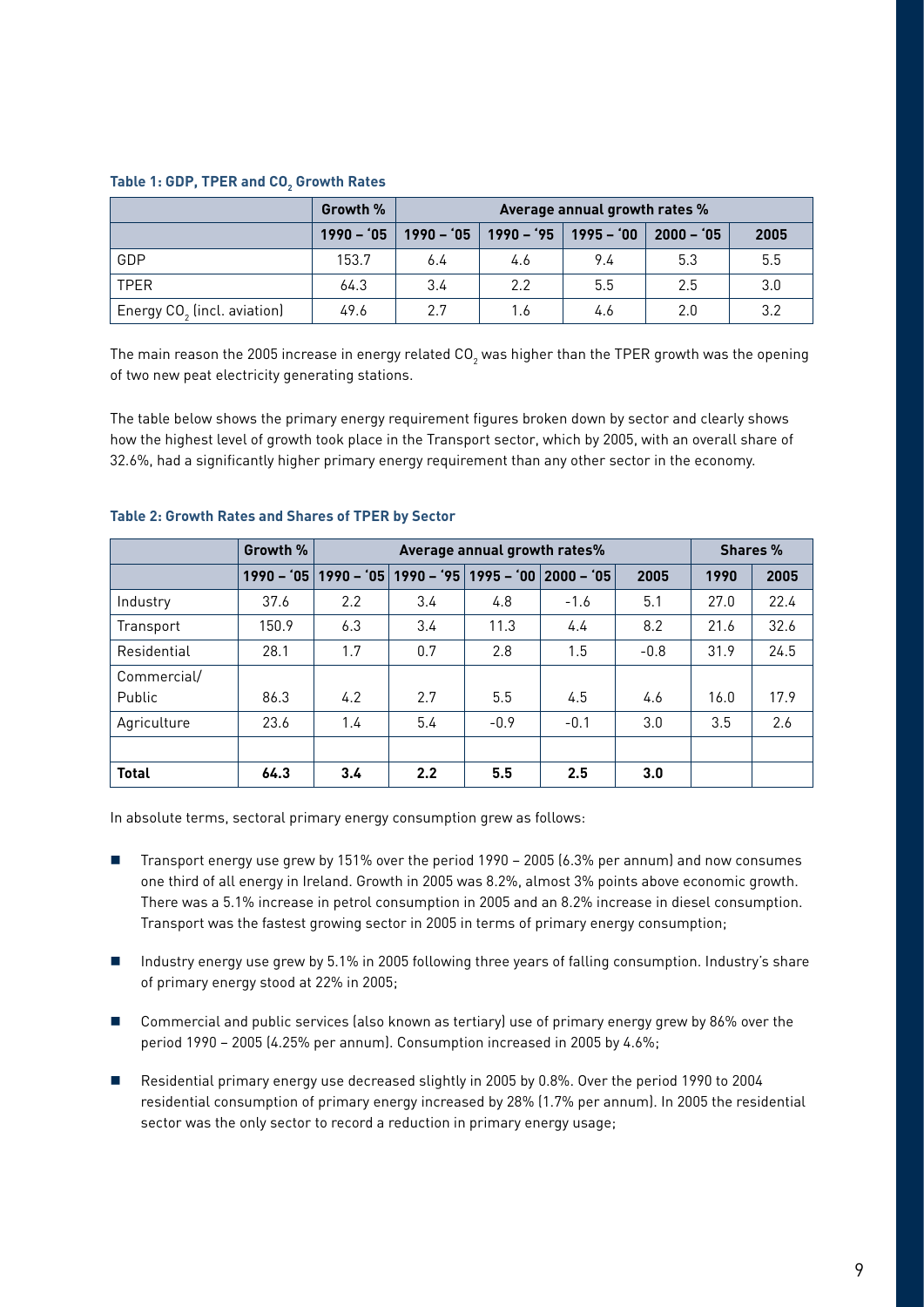- Agriculture energy use grew by 24% (1.4% per annum) over the period. There was a 3% increase in consumption in 2005.
- The growth in energy across all sectors of the economy shows the opportunity and also the necessity that exists to significantly develop our indigenous bioenergy resources. Through increasing use of our bioenergy resources, we will also contribute to
	- our renewable energy targets;
	- • our climate change mitigation policies;
	- • our waste policies;
	- • rural development by providing new markets and employment development opportunities for our farming and forestry sectors as well as community enterprise.

#### **Renewable Energy Definition**

Ireland utilises the EU Directive 2001/77/EC definition of renewable energy, which defines renewable energy as 'non-fossil energy sources (wind, solar, geothermal, wave, tidal, hydro and bio-energy)'.

Bioenergy includes biomass, landfill gas, biogases and biofuels. Biomass is defined as the biodegradable fraction of products, waste and residues from agriculture (including vegetal and animal substances), forestry and related industries, as well as the biodegradable fraction of industrial and municipal waste. Energy can be divided into three separate market sectors, namely electricity, heat and transport. Bioenergy technologies can be used as a fuel source in each of the three market sectors.



#### **Figure 2: Renewable Energy Contribution to TPER**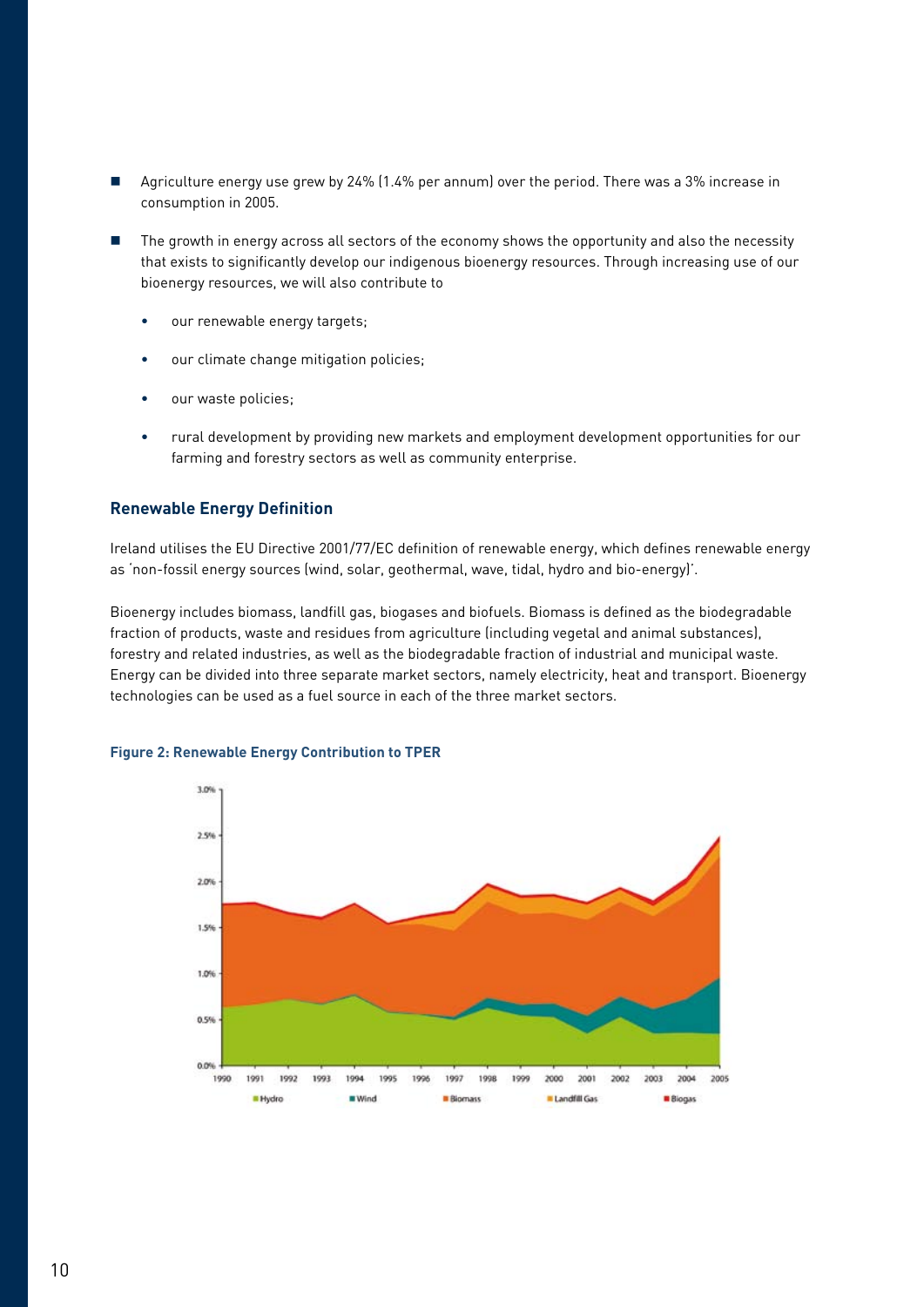Renewable energy has been contributing nearly 2% of Ireland's primary energy supply since 1990. In 2004 the contribution stood at 2.2% and this has risen to 2.5% in 2005, a growth rate of 26%, well above the overall primary energy growth of 3%. Most of this has been delivered by traditional biomass, waste wood used by the timber processing industry for drying and wood burnt by the residential sector for home heating. The second most significant contribution over the period has been from the large-scale hydro power plants, the output of which has varied from year to year depending on rainfall patterns. There were major increases in the contribution from wind in 2004 and 2005 resulting in wind overtaking hydro to become the second most significant renewable energy source.

The significant increase in overall TPER masks the fact that renewable energy has grown considerably in absolute terms since the mid 1990s. The contribution from renewable energy to TPER was 168 ktoe (thousands of tonnes of oil equivalent) in 1990 rising by over 107% (5% per annum) to 391 ktoe in 2005. Reflecting the rapid growth of renewable energy sources, most particularly wind in the last few years, the increase in 2005 was 26%.

Total Final Consumption is the measurement of energy that is delivered to energy end users in the economy. This is total primary energy, less any conversion losses that are incurred in distributing or transforming energy e.g. refining crude oil to final end use products. Table 3 below shows the changes in final fuel use over the period 1990 - 2005. The notable growth rate of renewable energy, as highlighted in the table, in the later years is very apparent and this is forecasted to be a continuing trend with the high levels of development and increased investment in this area over the last few years.

|               | Growth %    | Average annual growth rates% |             |             |             |      | <b>Shares %</b> |      |
|---------------|-------------|------------------------------|-------------|-------------|-------------|------|-----------------|------|
|               | $1990 - 05$ | $1990 - 05$                  | $1990 - 95$ | $1995 - 00$ | $2000 - 05$ | 2005 | 1990            | 2005 |
| Fossil Fuels  |             |                              |             |             |             |      |                 |      |
| (Total)       | 66.1        | 3.4                          | 1.6         | 6.2         | 2.6         | 4.8  | 84.5            | 81.6 |
| Coal          | $-48.3$     | $-4.3$                       | $-17.7$     | 4.6         | 1.8         | 7.5  | 11.6            | 3.5  |
| Peat          | $-63.9$     | -6.6                         | $-4.2$      | $-13.1$     | $-2.0$      | 2.5  | 10.4            | 2.2  |
| Oil           | 105.2       | 4.9                          | 4.4         | 7.5         | 2.9         | 5.4  | 54.6            | 65.2 |
| Natural Gas   | 135.3       | 5.9                          | 7.0         | 8.6         | 2.2         | 0.9  | 7.8             | 10.7 |
| Renewables    | 96.1        | 4.6                          | $-1.1$      | 6.6         | 8.5         | 21.0 | 1.5             | 1.7  |
| Combustible   |             |                              |             |             |             |      |                 |      |
| Fuels (Total) | 66.6        | 3.5                          | 1.6         | 6.2         | 2.7         | 5.1  | 86.0            | 83.2 |
| Electricity   | 105.2       | 4.9                          | 4.6         | 6.4         | 3.7         | 5.6  | 14.0            | 16.8 |
|               |             |                              |             |             |             |      |                 |      |
| Total         | 72.0        | 3.7                          | 2.0         | 6.2         | 2.9         | 5.2  |                 |      |

#### **Table 3: Growth Rates and Shares of TFC Fuels**

Figure 3 (over) shows the trend in avoided CO<sub>2</sub> emissions from renewable energy for the period 1990 to 2005. It is assumed the electricity from renewables (wind, hydro, landfill gas and the electricity portion of waste water biogas) avoids the amount of CO<sub>2</sub> produced by the weighted average electricity production from marginal oil and single cycle gas plant.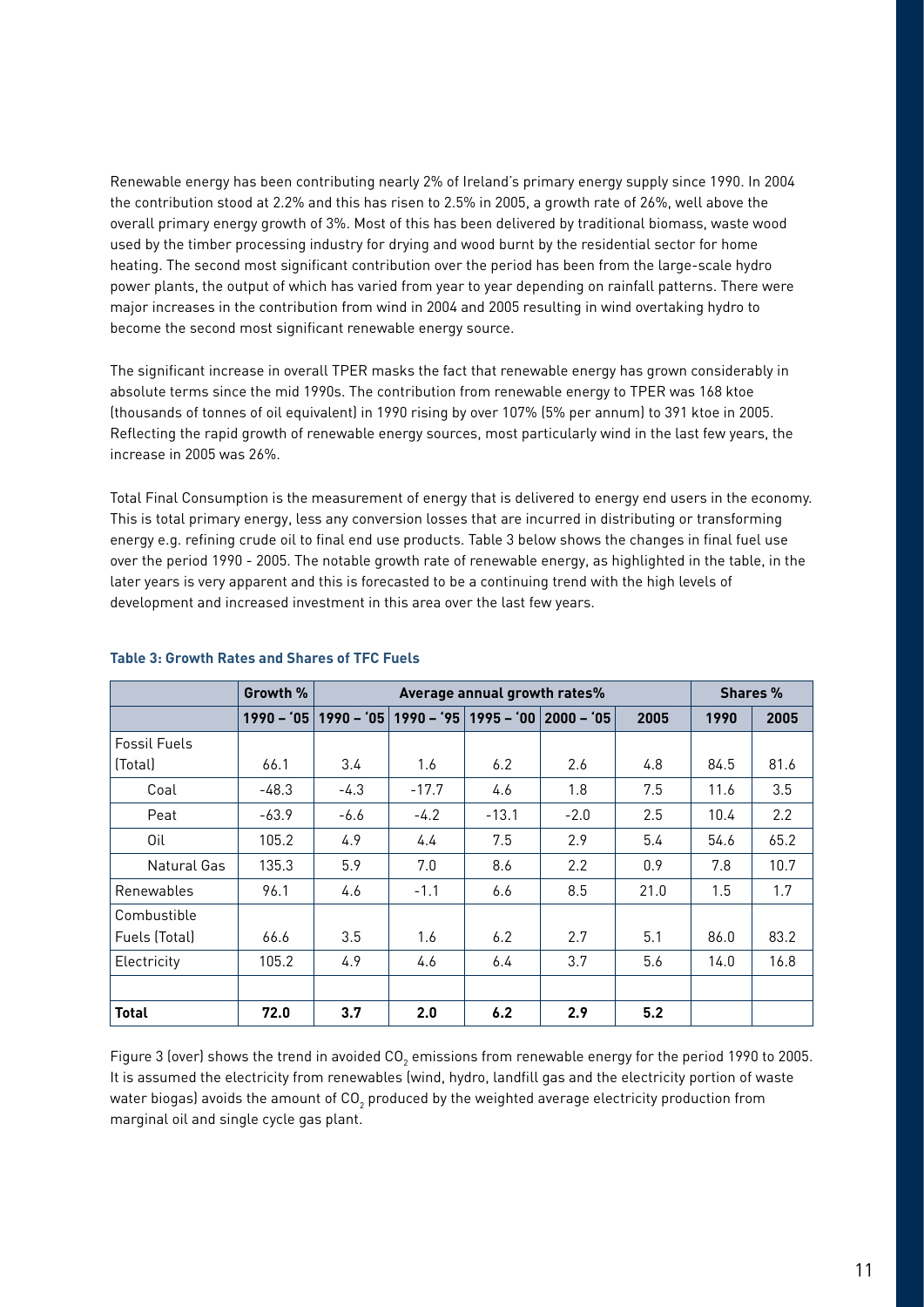It is also assumed that the thermal energy from renewable energy (solid biomass, biogas, geothermal and solar and the thermal portion of waste water biogas) displaces thermal energy from oil-fired boilers. The  $CO<sub>2</sub>$  avoided from thermal renewable energy is equated with the  $CO<sub>2</sub>$  emissions that would have arisen from this oil consumption.



#### **Figure 3: Avoided CO<sub>2</sub> from Renewable Energy 1990 to 2005**

There are a number of limitations and caveats associated with this methodology. It ignores any plant used to meet the associated reserve requirements. These single cycle plants will typically generate increased CO<sub>2</sub> and NO<sub>v</sub> emissions compared with CCGT and these emissions should be incorporated into the analysis. The purpose of presenting an analysis here is to provide initial insights into the amount of fossil fuels that are potentially displaced by renewables and the amount of emissions thereby avoided.

Increasing the use of our bioenergy resources across the electricity, transport and heat sectors will have clear and demonstrable benefits for Ireland's environmental and economic performance.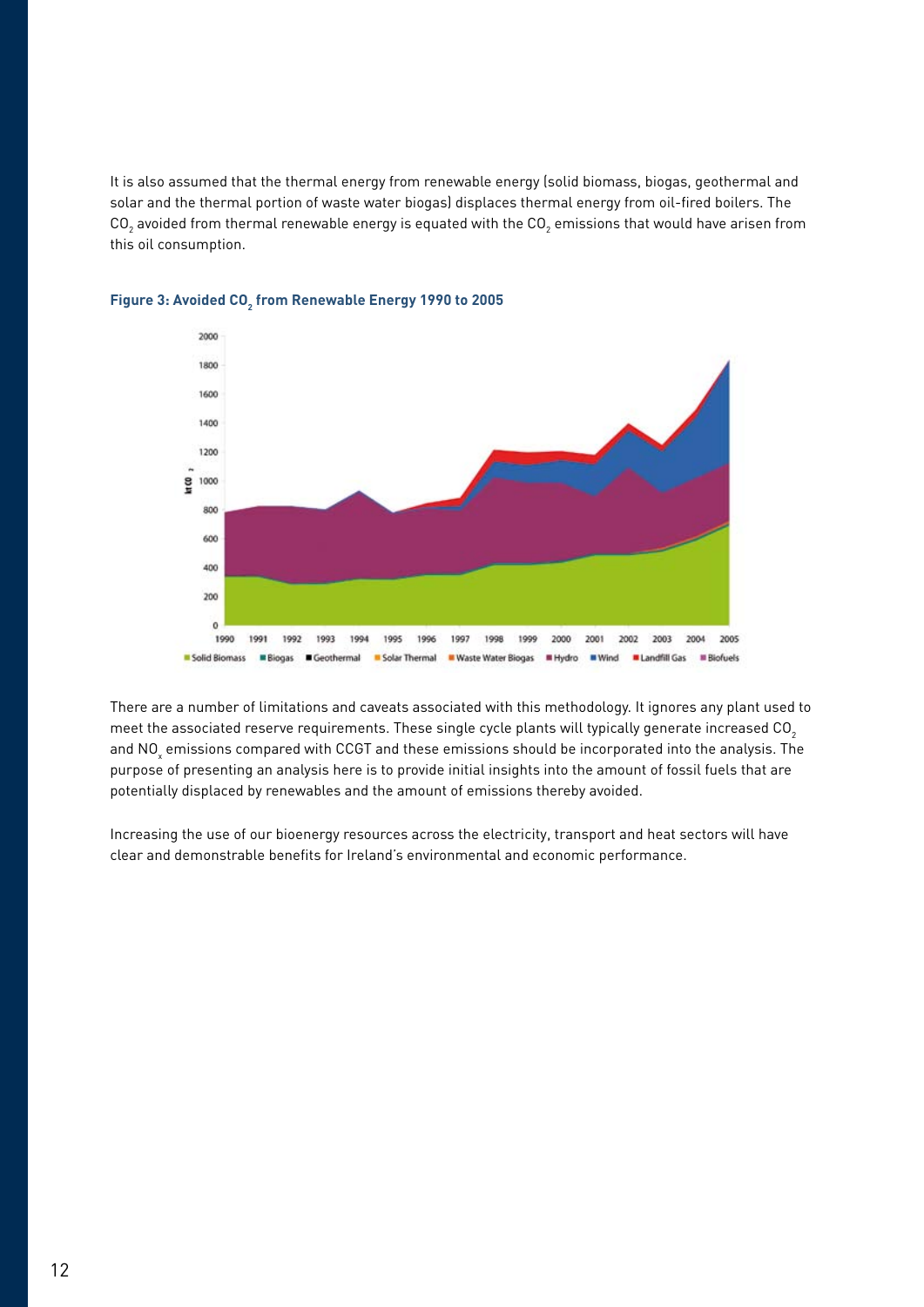# **Chapter 2 Land Use in Ireland**

The land area of Ireland is some 7 million hectares (ha), of which 4.3 million hectares is used for agriculture and approximately 710,000 ha for forestry or about 10% of total land. 79% of agricultural area is devoted to grass (3.4 million ha), 11% to rough grazing (0.5 million ha) and 10% to crop production (0.4 million ha). Table 4 below summarises the area under crops and pasture.

Four arable crops are traditionally grown in Ireland; cereals (325,000 ha), sugar beet (formerly 31,000 ha), potatoes (14,000 ha) and forage maize (20,000 ha).

| <b>Land Use</b>                | (hectares) | <b>End Use</b>         |
|--------------------------------|------------|------------------------|
| Wheat                          | 95,000     | Primarily animal feed  |
| Oats                           | 17,000     | Primarily animal feed  |
| Barley                         | 165,000    | Primarily animal feed  |
| Oilseed Rape                   | 4,000      | Break Crop/energy crop |
| Sugar Beet                     | 31,000     | Sugar Beet             |
| Potatoes                       | 12,000     | Food production        |
| Other crops/fruit/horticulture | 113,000    | Food production        |
| Area under permanent pasture   | 3,850,000  | Beef/dairy production  |
| Area under Afforestation       | 710,000    | Forestry/wood energy   |

#### **Table 4: Land Use in Ireland**

Reference: CSO Statistics 2005

Under reform of the Common Agriculture Policy, farmers now have the freedom to focus more clearly on exploiting new farming opportunities, including agricultural production for non-food use. The main energy crops that can be grown in Ireland include oilseed rape, cereals, hemp (annual crops) and willow, miscanthus, reed canary grass (perennial crops). Production of energy crops in Ireland is relatively undeveloped mainly due to poor profitability at farm level. Oilseed rape is the main crop grown, however, production declined from a peak of 6,000 hectares in the early 1990s, to approximately 4,000 hectares in 2005.

Developing an indigenous biofuel industry from native raw materials depends on a number of factors including the availability and suitability of land for the various crops, taking account of rotation restrictions and current area in tillage. There are few agronomic factors limiting the expansion of the cereal area and some of the land currently used as grassland, mainly in the South East, could be converted to arable use, subject to some overall EU restrictions on land use.

A large-scale transfer of land to energy crops would be dependent on adaptations at farm level and could give rise to other concerns, including an adverse impact on feed prices and additional animal feed imports. It is envisaged the increased demand for grain and other crops for biofuel will eventually result in competition between the food/animal feed and energy sectors. At present Ireland is self sufficient in barley and oats and just over 70% self sufficient in wheat. In 2005, Ireland imported 766,000 tonnes of cereals of which 721,000 tonnes consisted of wheat imports. There is a demand for approx. 1.5 million tonnes of feed grains for animal feeding. However, this figure may decline due to an expected fall in cattle numbers post decoupling.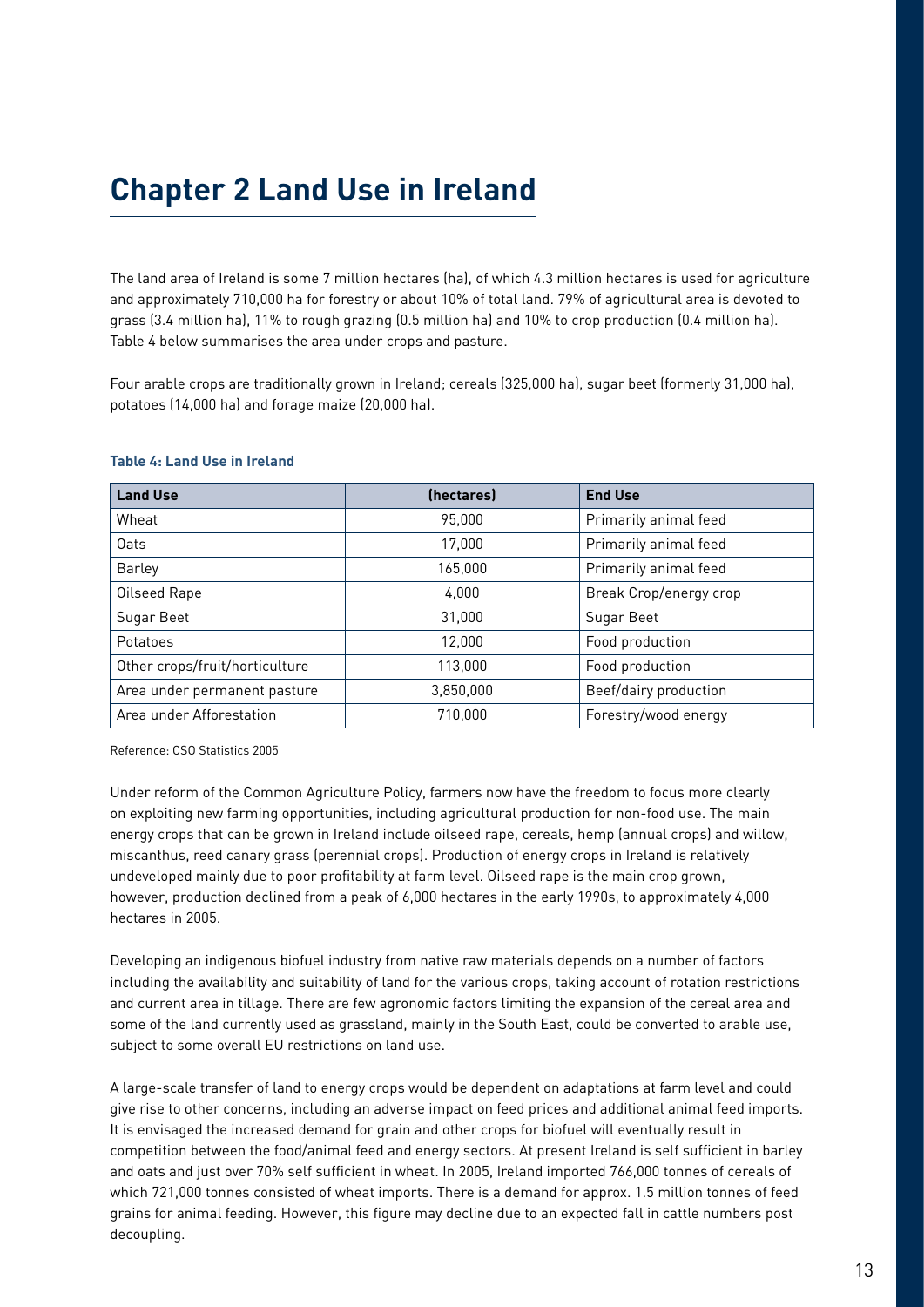FAPRI-Ireland estimates that even, without a World Trade Organisation (WTO) agreement, there will be a reduction by 2015 in cattle and sheep numbers post decoupling. Under the scenarios outlined by FAPRI farmers will de-stock irrespective of a WTO agreement with consequent implications on both animal feed requirements and land availability. This will have a knock on effect on land availability for energy crops if inducements are right.

It is estimated that some 150,000 hectares of arable land have been converted to grassland since 1985. While it is difficult to accurately forecast, estimates suggest that it should be possible to return some 100,000 hectares of this grassland back into tillage, depending on profitability. Ireland also has some 30,000 hectares in set-aside land, which could be used to grow energy crops. Given that set-aside land is by its nature marginal land and in small parcels, it is anticipated that approximately 10,000 hectares will become available for energy crops. The ending of sugar beet production in 2006 has freed up some 31,000 ha of tillage, which could be available for growing energy crops.

#### **By-products of farming and food processing**

Several by-products of farming and food processing industries can be recovered and used in various ways as bioenergy feedstock. These are mainly animal by-products (ABPs) such as meat and bone meal (MBM), tallow, animal manures and food by-products.

In 2005, annual production of meat industry by-products amounted to some 546,000 tonnes, which were rendered into 143,500 tonnes of MBM and 88,000 tonnes of tallow. An estimated 37 million tonnes of animal manures are stored on farms annually prior to disposal. In addition, some 676,000 tonnes of municipal food (catering) and garden waste (no breakdown available) are produced annually from both household and commercial sources.

Of the 676,000 tonnes of municipal food waste, an estimated 20,000 tonnes of recovered vegetable oil (RVO) is produced annually, primarily from the catering sector.

#### **Tallow**

EU Regulation (92/2005) provides for the conversion of tallow to biodiesel. Two rendering plants have expressed interest in building biodiesel plants for this purpose. Of the total amount of tallow produced, 42,300 tonnes is Category 1 tallow (from specified risk material) and 46,000 tonnes is Category 3 tallow (from animals fit for human consumption). The Category 1 tallow is used, at present, as a biofuel in thermal boilers in rendering plants and larger meat export plants to provide energy. One of the plants intends using a mixture of tallow, recovered vegetable oil (RVO) and rapeseed oil. The other intends using tallow only with possibly small amounts of RVO and rapeseed oil. Category 3 tallow can be used as a fuel but can also be used by the oil or chemical industry or for incorporation in feed. The ultimate use will clearly be determined by commercial considerations.

#### **Anaerobic Digestion**

Animal manures can be used in a number of ways as bioenergy. These range from relatively large power plants to small facilities for dealing with manure from a single poultry farm.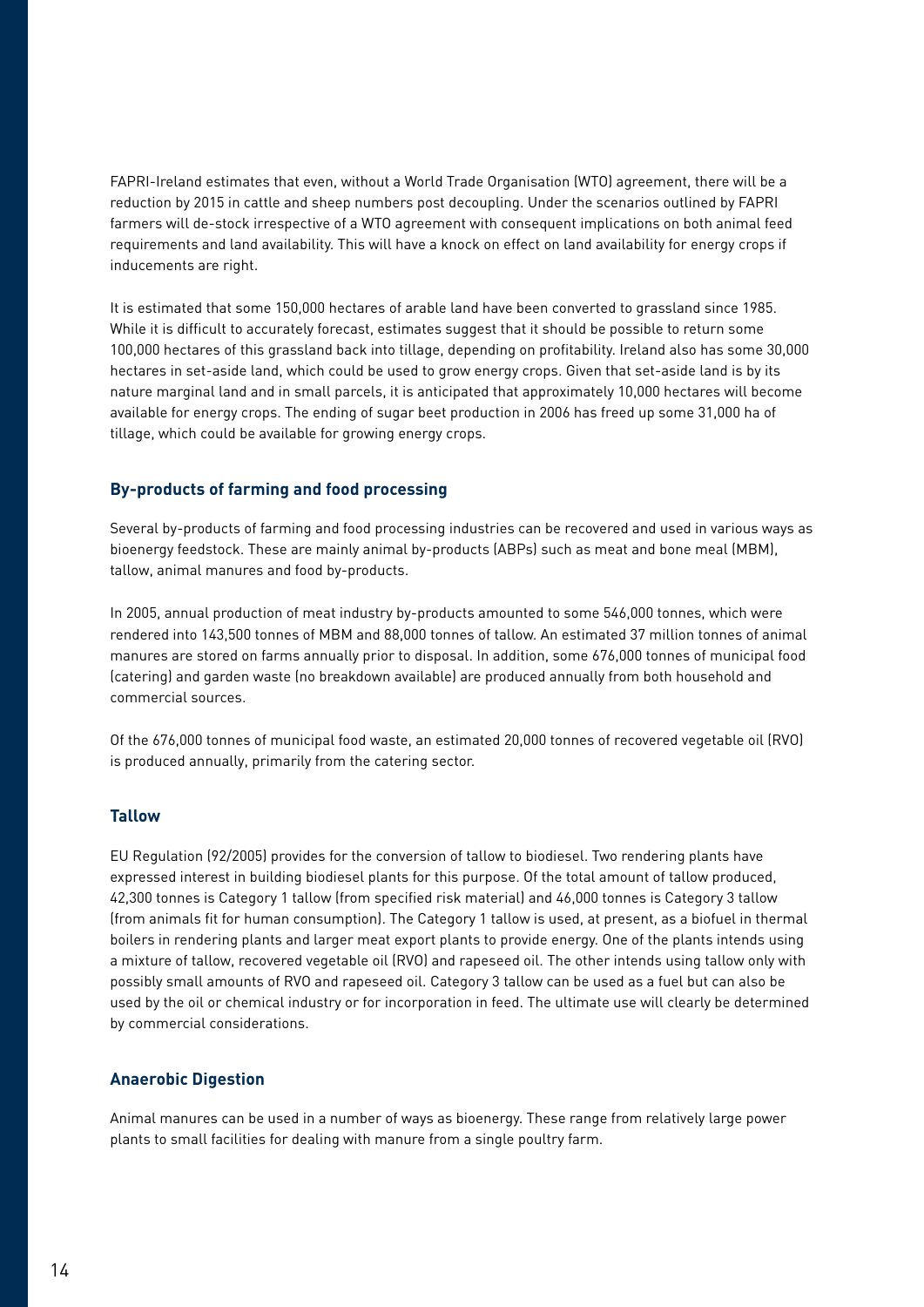The production of biogas through anaerobic digestion (AD) from animal by-products other than animal manures must comply with the EU Animal By-products Regulation 1774/2002. AD is a proven technology that extracts energy in the form of biogas from organic waste. The biogas is typically composed of approximately 65% methane plus a range of other gases. It can be used to generate heat and/or electricity. The process leaves a residue called digestate, which is a combination of fibre and liquid. Many biogas plants are now in operation across Northern Europe.

There are a number of circumstances militating against the widespread uptake of AD plants in Ireland. In particular, on the vast majority of cattle farms in Ireland, manure nutrients are recycled on-farm by land spreading in a sustainable and cost effective manner. In general it would not be economic for farmers to transport manures any great distance to an anaerobic digestion plant for treatment and subsequent land spreading. High capital costs are another inhibiting factor. It may be possible for larger farms or farmer coops with significant outputs of animal manures and which are located near cities/towns to operate AD on a viable basis, especially if non-agricultural feedstock can be used. Compliance with the EU Nitrates Directive (91/676/EEC) may ultimately change the economics of AD development.

#### **Fluidised Bed Combustion (FBC) System**

This system uses poultry litter and is designed to reduce the litter volume to 10% of its original mass and to produce energy to heat chicken sheds. This remaining volume is suitable as a fertiliser. An FBC operates by providing a pre-heated hot bubbling bed of sand for the litter to fall into. The fuel then combusts in a boiler burner and produces heat. If the calorific value and moisture content are appropriate, combustion can be self-sustaining and the pre-heating burner can be switched off. 100% poultry litter fuelling was found to be successful so it is not necessary to supplement with other fuel. FBC could be very effective as a small onfarm poultry litter disposal system that also has bioenergy capabilities for the farm e.g. poultry houses, farm dwelling etc. It is currently being piloted on a farm in Co. Limerick.

#### **Straw**

Ireland's agricultural sector creates significant quantities of dry residues, principally straw, which can be combusted to produce electricity, heat or both. Total straw production in Ireland is of the order of 1.1m to 1.4m tonnes. Current uses are animal bedding and ploughing back.

With a typical energy value of 13.5 MJ/kg (at a moisture content of 20%), the theoretical straw energy resource is calculated to be about 16-20PJ (4500-5500 GWh). An SEI study examining the resource, estimated that in reality about 10% of this would be available for utilisation on a practical and economic basis, i.e.1.8PJ or 500 GWh. Teagasc is examining the economics of using dry residues such as straw for heating purposes in various forms.

The Department of Agriculture and Food have recently launched an investment aid scheme for on farm waste processing facilities, which includes the possibility of grant aiding Anaerobic Digestion and Fluidised Bed Combustion treatment facilities.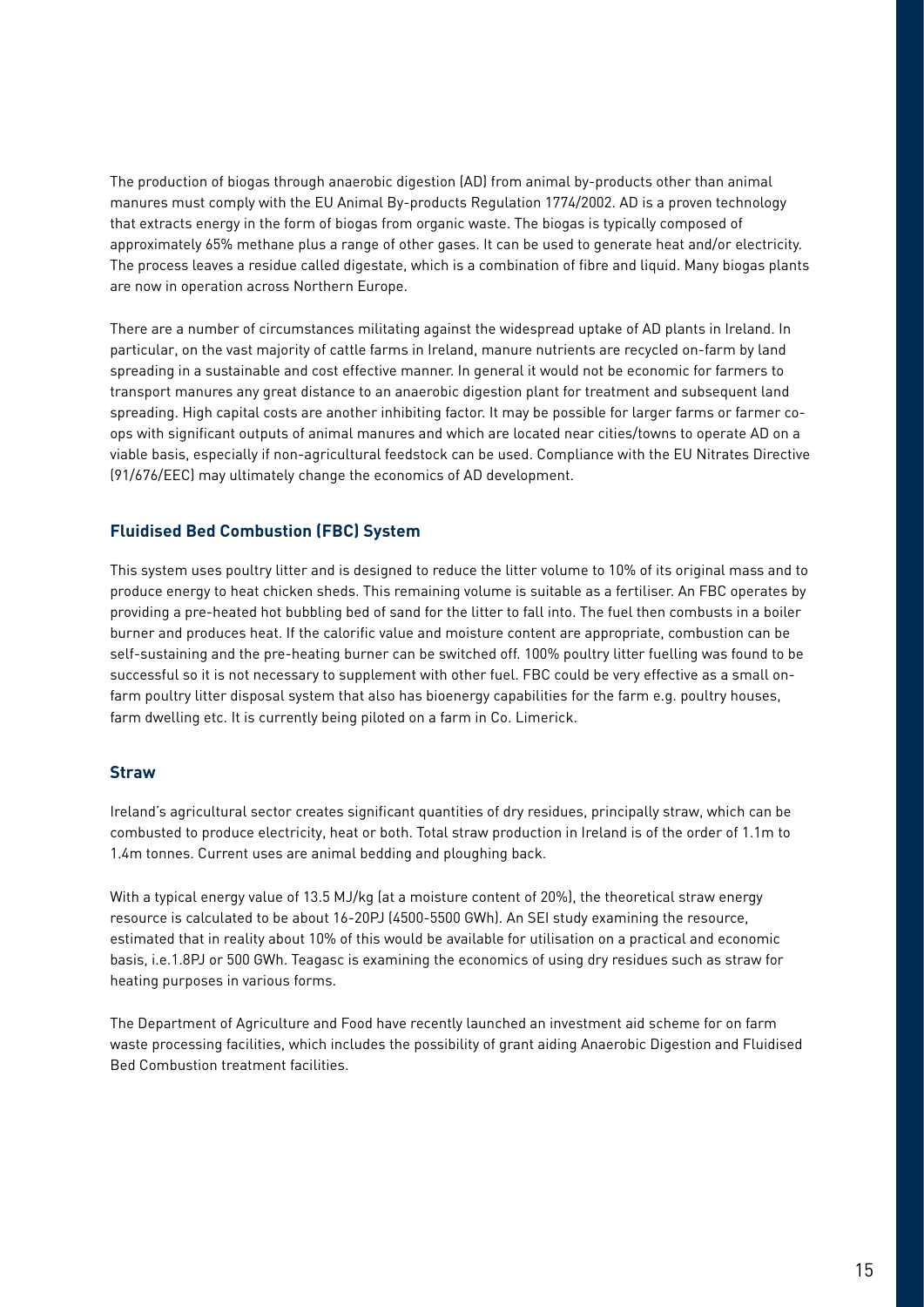# **Chapter 3 Bioenergy for the Transport Sector - Biofuels**

Biofuels are renewable fuels, which have significantly less emissions than their fossil fuel equivalents. While a range of biofuels exist, they are principally available in three forms - (1) biodiesel made from pure plant oil, recovered vegetable oil or tallow and typically blended with diesel in a 5% mix, (2) bioethanol made from sugar beet, wheat, whey or other crops and blended with petrol in a 5% mix or in an 85% mix for use in flexible fuel vehicles, and (3) pure plant oil, which is not blended and requires modification of most vehicle engines before use.

Biofuels offer a tangible and practical means to effect immediate and quantifiable emissions reductions in the transport sector, which is currently trailing behind industry, energy and agriculture in achieving the targeted emissions reductions established in the National Climate Change Strategy. Because biofuels can be made from waste vegetable oils and tallow, which are no longer permitted as animal feed, they can also contribute to waste management policies. In addition to these environmental benefits, biofuels offer significant opportunities for rural communities to diversify into the growing of energy crops. As Ireland relies on imports for all of its transport fuel requirements, the development of a biofuels sector will contribute to security of supply by providing new fuel sources. Table 5 below, from SEI, shows a breakdown of the share of the different fuels used in the transport sector and their relative growth rates since 1990.

|                           | Growth %    | Average annual growth rates % |             |        |                        | <b>Shares %</b> |      |      |
|---------------------------|-------------|-------------------------------|-------------|--------|------------------------|-----------------|------|------|
|                           | $1990 - 05$ | $1990 - 05$                   | $1990 - 95$ |        | $1995 - 00$ 2000 - 105 | 2005            | 1990 | 2005 |
| <b>Total Oil Products</b> | 152.1       | 6.4                           | 3.4         | 11.4   | 4.4                    | 8.2             | 99.8 | 99.8 |
| Petrol                    | 93.2        | 4.5                           | 3.3         | 7.5    | 2.7                    | 5.1             | 45.6 | 34.9 |
| Diesel                    | 249.1       | 8.7                           | 4.6         | 16.6   | 5.3                    | 8.2             | 34.4 | 47.6 |
| Kerosene                  | 129.3       | 5.7                           | 1.4         | 9.5    | 6.4                    | 15.5            | 18.5 | 16.8 |
| <b>LPG</b>                | $-33.3$     | $-2.7$                        | 3.1         | $-6.5$ | $-4.4$                 | 0.0             | 0.3  | 0.1  |
| Fuel Oil                  | $-15.0$     | $-1.1$                        | 1.9         | 2.6    | $-7.4$                 | $-5.6$          | 1.0  | 0.3  |
|                           |             |                               |             |        |                        |                 |      |      |
| Electricity               | 161.5       | 6.6                           | 1.6         | 5.3    | 13.3                   | 17.4            | 0.2  | 0.2  |
|                           |             |                               |             |        |                        |                 |      |      |
| <b>Total</b>              | 152.1       | 6.4                           | 3.4         | 11.4   | 4.5                    | 8.2             |      |      |

### Table 5: Growth Rates and Shares of Energy-Related CO<sub>2</sub> Emissions in Transport

Figure 4 shows the growth in transport energy by market segment. The main growth over the 1990 to 2005 period was clearly in the private car market segment.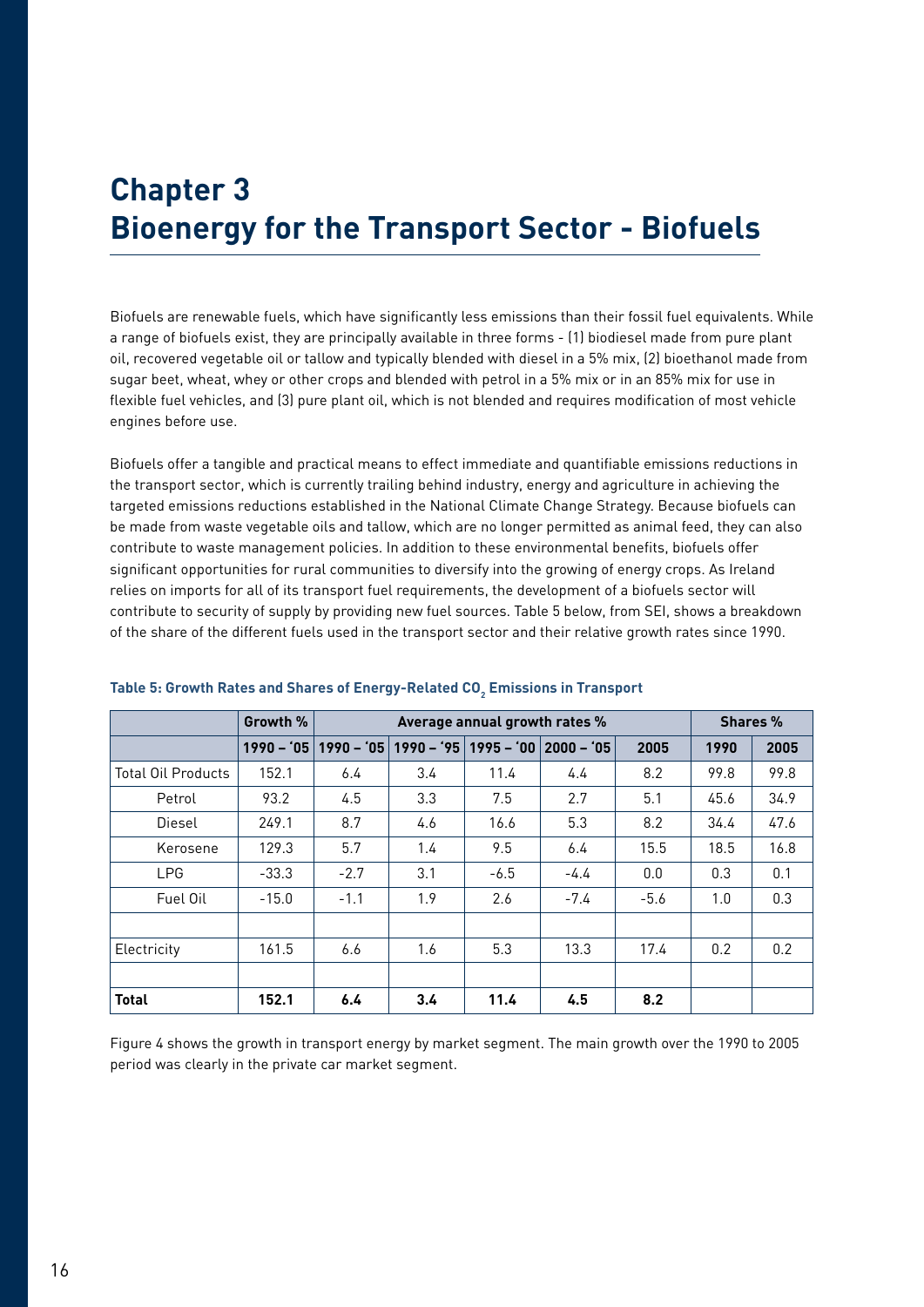

#### **Figure 4: Transport Energy Demand by Mode 1990 - 2005**

#### **Biofuels Directive**

The EU Biofuels Directive (2003/30/EC) sets indicative targets of 2% market penetration by 2005 and 5.75% market penetration by 2010. These targets are not mandatory and Ireland, in common with a lot of other EU Member States, is developing a biofuel industry from a very low threshold. Ireland is committed to achieving a 5.75% target by 2010 and has endorsed the 10% target by 2020 recently agreed by the EU under the new Energy Policy for Europe. Ireland is committed to achieving, and if possible exceeding, the 10% target.

#### **Biofuels Market in Ireland**

In 2005, DCMNR launched a pilot biofuels Mineral Oil Tax (MOT) Relief scheme which resulted in 8 projects receiving excise relief for the production of 16m litres of biofuels over two years. There are 4 pure plant oil, 3 biodiesel and 1 bioethanol projects arising from the scheme. The scheme will result in 16m litres of biofuels being placed on the Irish market by this year. In 2005, 1.3 million litres of biofuels were placed on the market compared with petrol consumption of 8.074 billion litres and diesel consumption of 6.588 billion litres (SEI Energy in Transport 2006 Report).

Under the 2006 Mineral Oil Tax Relief scheme sixteen biofuels projects have been granted excise relief. Four distinct types of biofuels are being supported under the scheme. These include:

- Biofuel or biodiesel complying with diesel standard EN590 and sold at regular diesel pumps. This biofuel is typically made from pure plant oil, used cooking oil and tallow and blended with fossil diesel;
- n Biodiesel in higher blends of up to 100% in specific fleets of vehicles whose engine warranties cover these blends;
- Bioethanol made from wheat, barley, whey and other feedstock, blended with petrol and sold at regular petrol pumps. Bioethanol in blends of up to 85% in petrol, which can be used in flexible fuel vehicles are also being placed on the market as a result of this initiative. The 2006 Finance Act allowed for a 50% VRT reduction in such vehicles. A number of companies have now launched flexible fuel vehicles on the Irish market and 200 of these vehicles have been introduced to date;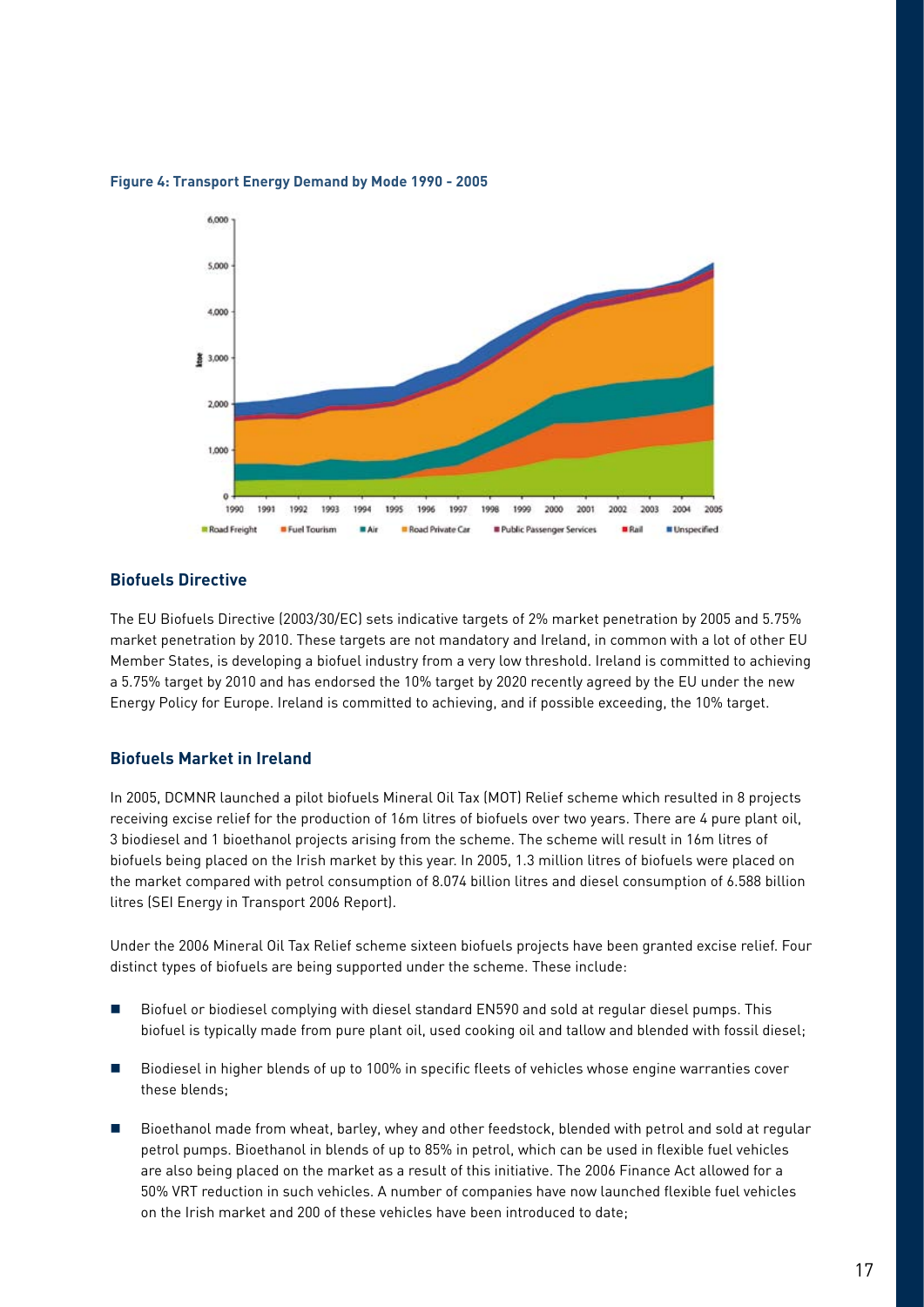■ Pure plant oil made from the oilseed rape crop and used in specially modified diesel engines.

Under the Scheme **which will cost in excess of €200 million over five years**, 163m litres of biofuels will be placed on the market by 2008, representing 2.2% of the predicted fuel market for that year.

There are recognised challenges for indigenous biofuels in achieving our biofuels targets up to 2010 and beyond.

#### **2008: 2.2% Biofuels Target**

Teagasc estimates that the 2% substitution target would require 75,000 ha of tillage land, about 20% of our total tilled area. Possibilities include up to 25,000 ha of wheat for ethanol and 50,000 ha of rapeseed for biodiesel or pure plant oil. The latter could be reduced to 30,000 ha or less by using recovered vegetable oil (10,000 t) and some beef tallow. The 2% target, although significant, is achievable without unduly disrupting existing food or feed markets. Under EU State Aids rules, Ireland cannot discriminate in favour of indigenous production in its Biofuels programmes and some imports of feedstock or finished product will also contribute to meeting this target.

#### **2010: 5.75% Target**

It will be an acknowledged challenge for Ireland to achieve the 5.75% target purely from indigenous feedstock in the medium-term future as liquid biofuels can only be produced from annual arable crops using current (first generation biofuel) technologies. In the short-term, Teagasc considers that the best prospects are ethanol from cereals and vegetable oil and biodiesel from rapeseed, with a small amount of tallow and waste vegetable oil. In the medium to long term, the possibilities include 180,000 ha of rapeseed for biodiesel and pure plant oil and 75,000 ha of cereals for ethanol.

Another factor is that rapeseed is grown in a one-in-four year rotation and therefore the knock-on effect would require 720,000 ha of land in tillage, almost twice the total present amount. This area of tillage would produce over 1m tonnes of additional cereals for which new markets would be required. There is also the likelihood that we would exceed the 10% reduction in permanent pasture prescribed in the recent reform of the CAP.

Significant longer term potential lies in producing ligno-cellulosic (mainly perennial) crops rather than sugar, starch or oil (mainly annual) crops. The Irish climate is better suited to ligno-cellulosic crops and the emergence of new second-generation biofuel technologies will eventually allow these crops be converted to liquid biofuels. While there is currently expected to be a significant lead-in time before these second generation technologies reach full commercial potential, we will support accelerated development of second generation biofuels including collaborative projects with other countries.

In order to deliver on biofuel consumption targets we need to provide market certainty or allow developers/ market players to develop economically viable scale into their projects going forward. The Ministerial Bioenergy Taskforce has endorsed a move by Ireland to develop an obligation scheme that will oblige fuel distributors to achieve an average of 5.75% biofuels (on an energy basis) of their total annual fuel business by 2009. This will also facilitate the industry in developing appropriate refining, storage, distribution and supply chain logistics.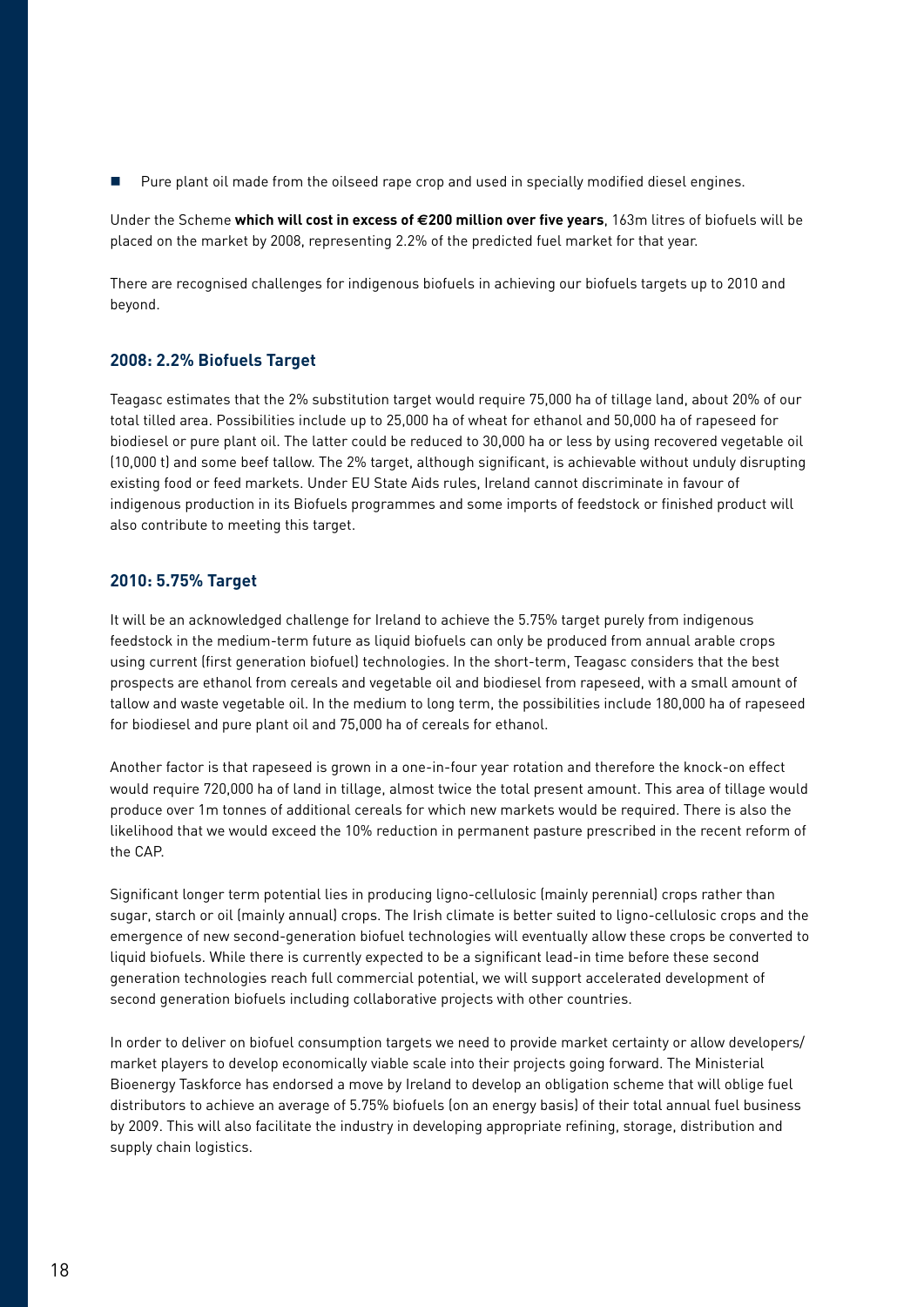Under current standards up to 5% blends of biofuel in both diesel and petrol can be used in engines without any modifications. The balance of the 5.75% and 10% targets can be achieved by use of higher biofuel blends in modified engines and suitable captive fleets. The European Commission has recently published a draft amendment of the Fuel Quality Directive (Directive 98/70 as amended by Directive 2003/17) which proposes increases in the volume of biofuels that could be permissible in regular fossil fuels. This initiative, if successful, will assist Member States, including Ireland, to meet the higher targets.

The Government will therefore introduce an obligation on fuel supply companies to have an average of 5.75% of their annual fuel sales as biofuels, and increasing to 10% (on an energy basis) of their overall sales by 2020. Taking full account of developments in the EU, we will publish the detailed proposals on the obligation for consultation later this year prior to the introduction of legislation.

The basic design of obligation schemes is that supply companies have to account for their fuel mix on an annual basis and that if they do not reach the obligated limit, to pay a fixed amount penalty per litre of target not achieved.

#### **2020: 10% target**

A target of at least 10% by 2020 will almost certainly involve importing biofuel feedstock or ready blended biofuel as the land implication of achieving this target from indigenous sources would be in the region of 400,000 to 500,000 hectares.

A key determinant in reaching this target will be the development of second-generation biofuels which will mainly use ligno-cellulosic biomass feedstock. While such technologies exist today, they are not fully market competitive and there is a recognised need at EU level for further RD&D in this area. The main advantage of this change in feedstock will be that bioenergy and food or animal feedstock will no longer be competing against each other to the same extent.

#### **Sustainable Development**

There are also concerns over the sustainability of imports from countries outside the EU, as there is little point in the EU substituting transport fuel by importing feedstock or already refined fuel from countries that do not apply sustainable agricultural practices. This is an area the European Commission is particularly interested in addressing and an area which we will be following very closely. Ireland would be in favour of the development of overall EU sustainability standards for bioenergy in general and biofuels in particular, to ensure the highest sustainability standards are met.

The Department of Transport has committed to integrating sustainability considerations into the development and delivery of overall transport policy and the Government has committed to delivering a Sustainable Transport Action Plan in this regard.

Promoting the increased use of biofuels as a transport fuel in captive fleets such as public transport bus operators will play a crucial role in our efforts to reduce the level of greenhouse gas emissions and energy intensity of the transport sector.

Dublin Bus is currently piloting the use of 5% biodiesel blend in vehicles in Dublin. This trial, which uses over 1,000 litres of biodiesel blend per week, is proceeding without any major technical difficulties. The CIÉ group consumes approximately 2 million litres of diesel per annum and the Minister for Transport has asked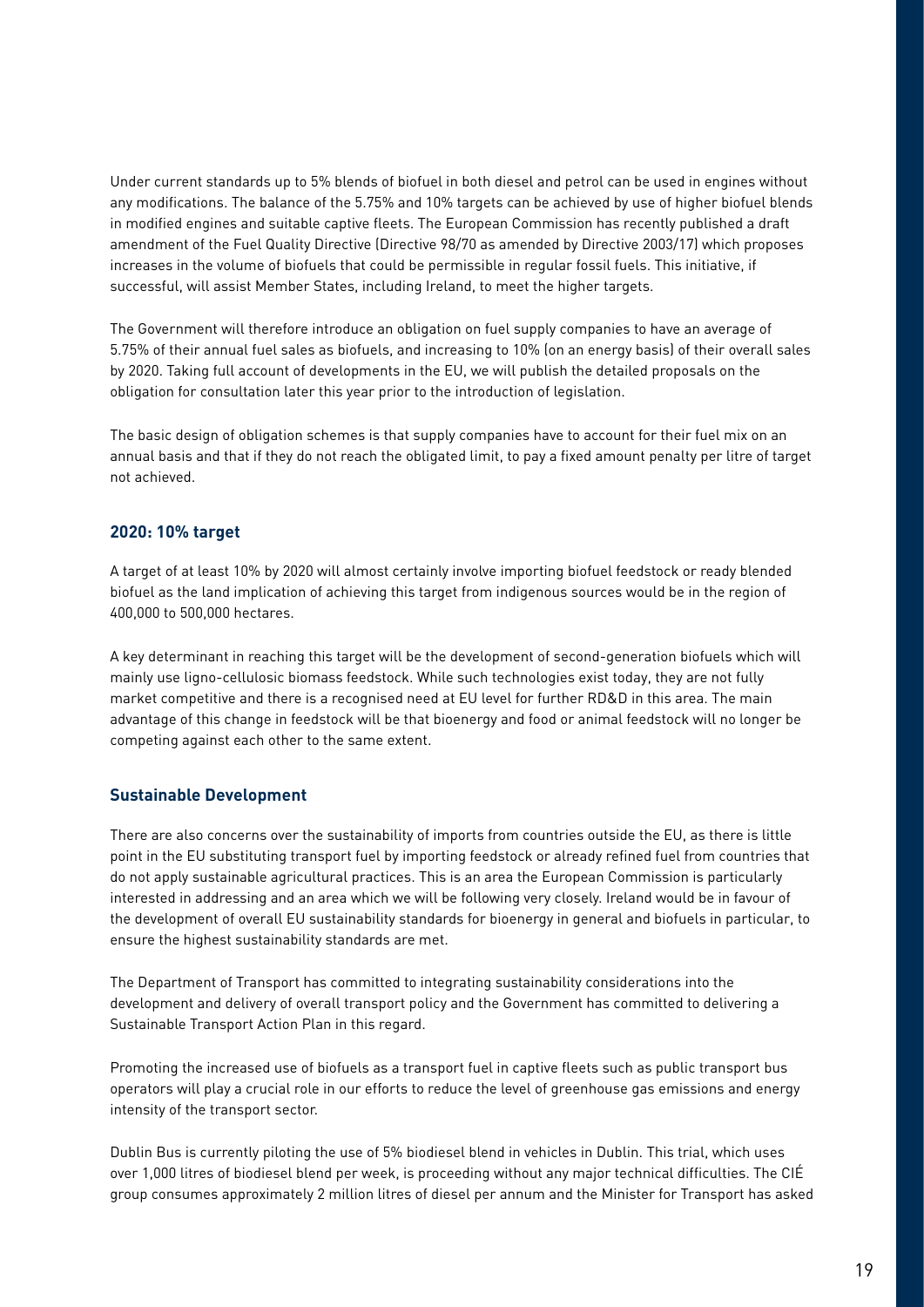the group to move all the existing fleet to 5% biodiesel blend and to plan to achieve a 30% biodiesel blend in all new buses.

This initiative holds the potential to significantly promote the uptake of biofuels in Ireland and it is intended that this measure will progress well in advance of the implementation of the national 2009 obligation target.

In addition, the Department of Transport is also working to support the operation of private transport on 100% pure plant oil by providing funding to the German-Irish Chamber of Industry and Commerce for a pilot scheme to operate 50 vehicles on this fuel in 2007.

Under Transport 21 the investment in public transport over the period 2006-2015 will encourage more energy efficient forms of transport. Reduced journey times from the national road network upgrading will also play an important role in improving energy efficiency in the transport sector.

Demand management is a fundamental way of reducing the energy intensity of the transport sector, and a detailed strategy, initially in the Greater Dublin Area, will be developed for Government consideration as the investment programme outlined under Transport 21 proceeds. A public awareness campaign centred around eco-driving holds the potential to deliver reductions in greenhouse gas.

Tax incentives, in conjunction with other measures, hold the potential to encourage the purchase of cleaner more energy efficient vehicles. The 50% VRT relief for Hybrid Vehicles has been extended to flexible fuel vehicles and funding for pilot projects for biofuel and hybrid-electric technologies is provided under Transport 21 to complement the biofuels excise relief scheme. The Department of Finance and the Department of Environment, Heritage and Local Government have simultaneously launched reviews of Vehicle Registration Tax and Motor Tax, with a view to rebalancing these tax systems to provide greater encouragement for consumers to opt for vehicles which produce lower CO $_{\rm 2}$  emissions.

The Department of Environment, Heritage and Local Government will also introduce a new and improved CO2 emissions related vehicle labelling scheme. Global technological advances by vehicle manufacturers will also be critically important in bringing more fuel efficient, novel and clean technologies to market. The new European cleaner vehicle initiatives will also serve as a catalyst to manufacturers to make swift progress in these areas.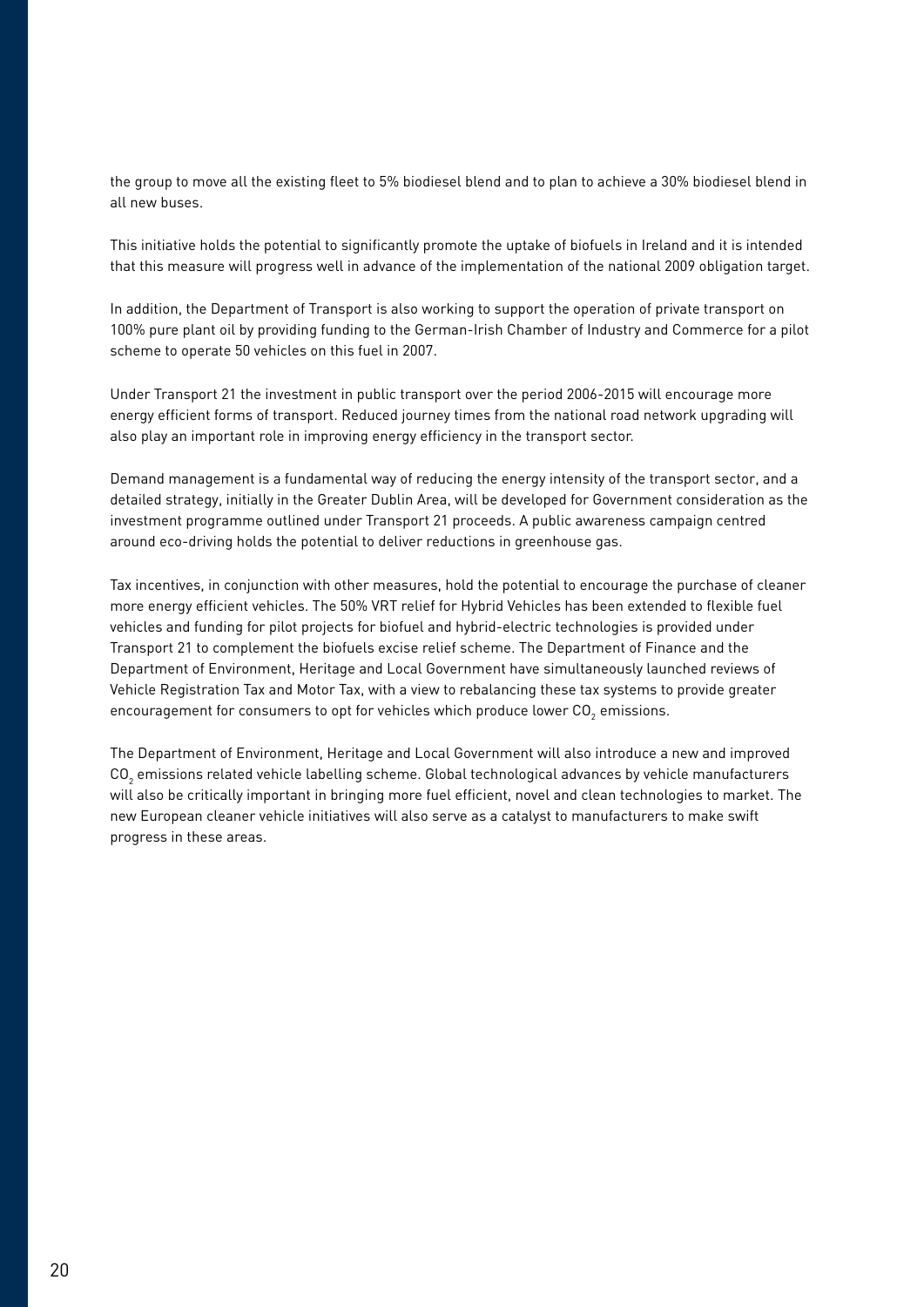# **Chapter 4 Bioenergy for the Heat Sector - Biomass**

Wood biomass has the potential to play a major role in Ireland's national bioenergy strategy. Wood energy can be generated from:

- First thinning of plantations;
- Forest residues left on-site following final felling;
- Short rotation forest energy crops (e.g. willow);
- Co-products such as sawdust, bark and offcuts arising from sawmilling and board manufacture;
- Untreated recycled wood.

Wood biomass is arguably the most versatile of renewable energy sources. It can be used for a variety of energy uses such as generating electricity, heat or as combined heat and power (CHP). Energy from wood biomass is renewable, considered carbon neutral and sustainable. Greenhouse gas emissions from the sustainable combustion of wood are not counted under the Kyoto Protocol, as trees that are used for fuel are replaced in the forest. There is therefore a direct national reduction in carbon usage when oil and gas and other fossil fuels are displaced by wood. For example, a biomass use of 450,000 tonnes per annum by 2010 would reduce carbon dioxide greenhouse gas emissions by up to 400,000 tonnes, potentially saving some €4 million per annum depending on the cost of a tonne of carbon. There would however be a reduction in the overall level of excise duty receipts arising from the displacement of fossil fuels.

Solid biomass, mainly in the form of solid wood, is already the largest source of renewable energy in Ireland, accounting for 57% of Ireland's total final renewable energy consumption in 2004. This compares with wind energy, the second largest source of renewable energy, which accounted for 17% of total final renewable energy consumption. The bulk of this solid wood fuel is used in the form of heat energy in the wood processing industry, and to provide heat in domestic dwellings. However, this represents only a very small fraction of the potential contribution wood energy can make to the national energy requirement.

#### **Wood Biomass Supply**

The main source of wood biomass potential is from the national forest estate (which currently stands at 710,000 ha) in the form of small diameter timber from forest thinnings, as well as forest residues from clear fell sites. Most of the material from these sources would be chipped before combustion. The growing of short rotation forest energy crops also has the capacity to contribute to the overall development of wood biomass as an energy source, but probably at a significantly smaller scale than from mainstream forestry.

#### **Potential Contribution**

A number of studies have assessed the potential contribution of wood-biomass. The Environmental Protection Agency (EPA) has identified a potential 0.5 million tonnes of wood residues available each year for energy recovery. This quantity would have an equivalent energy value of approximately 256 million litres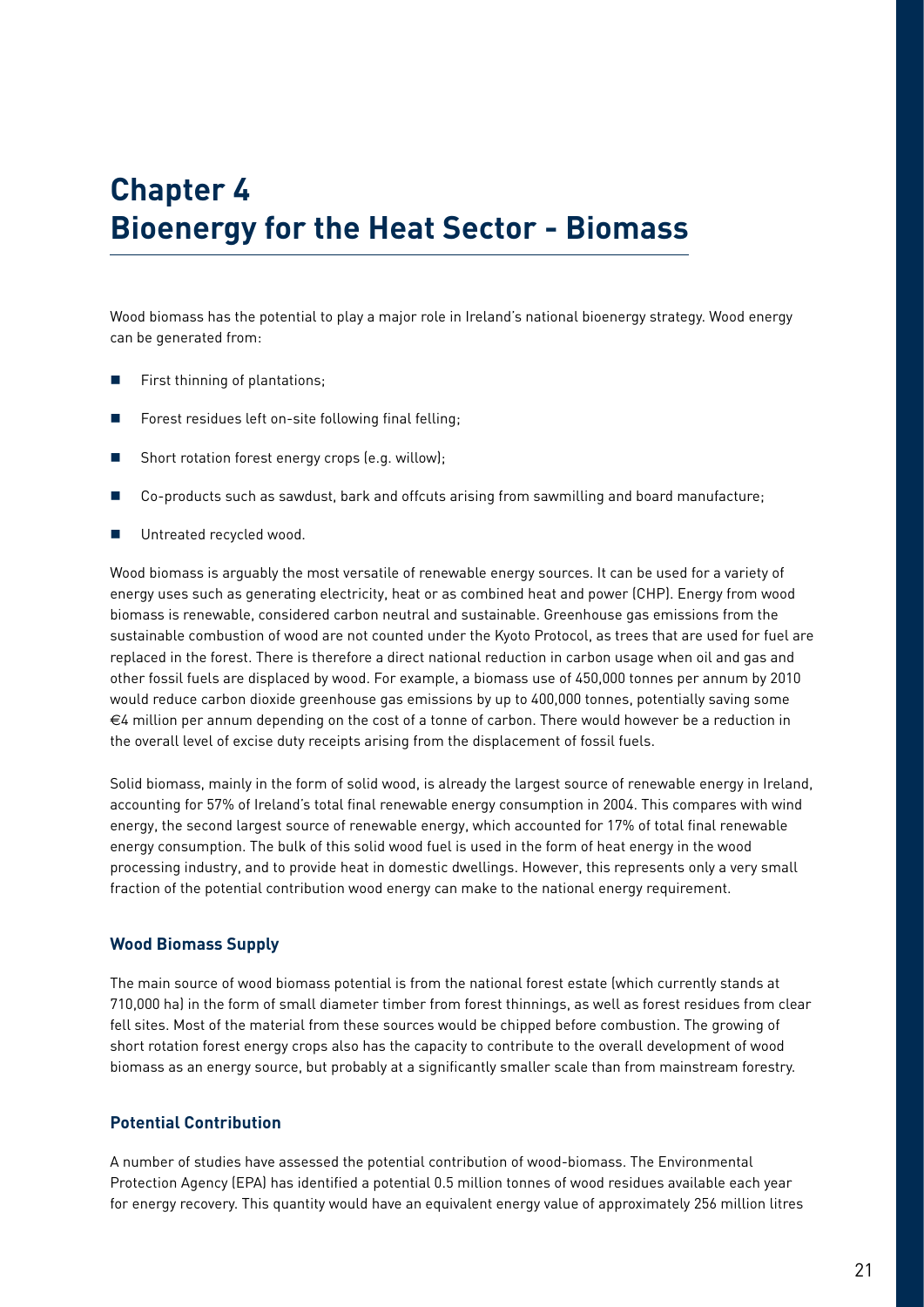of home heating oil (kerosene) or some 200,000 tonnes of oil equivalent (toe). This represents one quarter of total kerosene consumption in Ireland in 2004. Transportation and processing costs would diminish this displacement potential and this is why proximity of supply and demand is important when assessing the overall potential for wood energy.

Recent COFORD analysis identified the private sector as the most realistic source for wood-energy (given that much of Coillte's supply is already destined for processing) and demonstrates that the potential supply from that sector is increasing. Looking forward, if annual afforestation of 10,000 ha per annum or more is achieved over the period 2008 to 2035, then wood fuel becomes a sustainable alternative, yielding potential energy of at least 4.5 Petajoules (c. 107,000 toe) per annum from 2030 onwards. If higher levels of afforestation (i.e. 20,000 ha per annum) are achieved over this period it could provide sustainable energy wood supplies of 7.0 Petajoules (c. 167,000 toe) per annum.

Critically, however, if the afforestation programme falls below current levels, then the supply of small dimension material suitable for wood energy will also fall-off in the coming decades, making wood energy unsustainable. There is a commitment to maintain a high level of afforestation in line with the Strategic Plan for Forestry Development to engender a sustainable supply of fuel.

SEI has carried out the following analysis of the 5% renewable heat target for 2010 from biomass heat. Table 6 shows the 2004 position for biomass in the heating sector.

#### **Renewable Energy Supply – Heat (RES-H)**

|              | TFC-H 2004 ktoe | <b>RES-H 2004 ktoe</b> | <b>RES-H 2004 %</b> |
|--------------|-----------------|------------------------|---------------------|
| Residential  | 2.265           | 44                     | 1.9%                |
| Commercial   | 979             |                        | $0.0\%$             |
| Industrial   | 1,595           | 150                    | $9.4\%$             |
| <b>Total</b> | 4.839           | 194                    | $4.0\%$             |

#### **Table 6: Total Final Consumption as Heat in 2004**

Table 7 forecasts the growth in heat demand up to 2010.

#### **Table 7: Estimated Total Final Consumption as Heat in 2010**

|              | <b>TFC-H 2004 ktoe</b> | <b>Growth 2000-</b> | Est. TFC-H       |
|--------------|------------------------|---------------------|------------------|
|              |                        | 2004 %              | <b>2010 ktoe</b> |
| Residential  | 2,265                  | 2.9%                | 2,689            |
| Commercial   | 979                    | 2.1%                | 1,109            |
| Industrial   | 1,595                  | $-1.1\%$            | 1,493            |
| <b>Total</b> | 4,839                  |                     | 5,291            |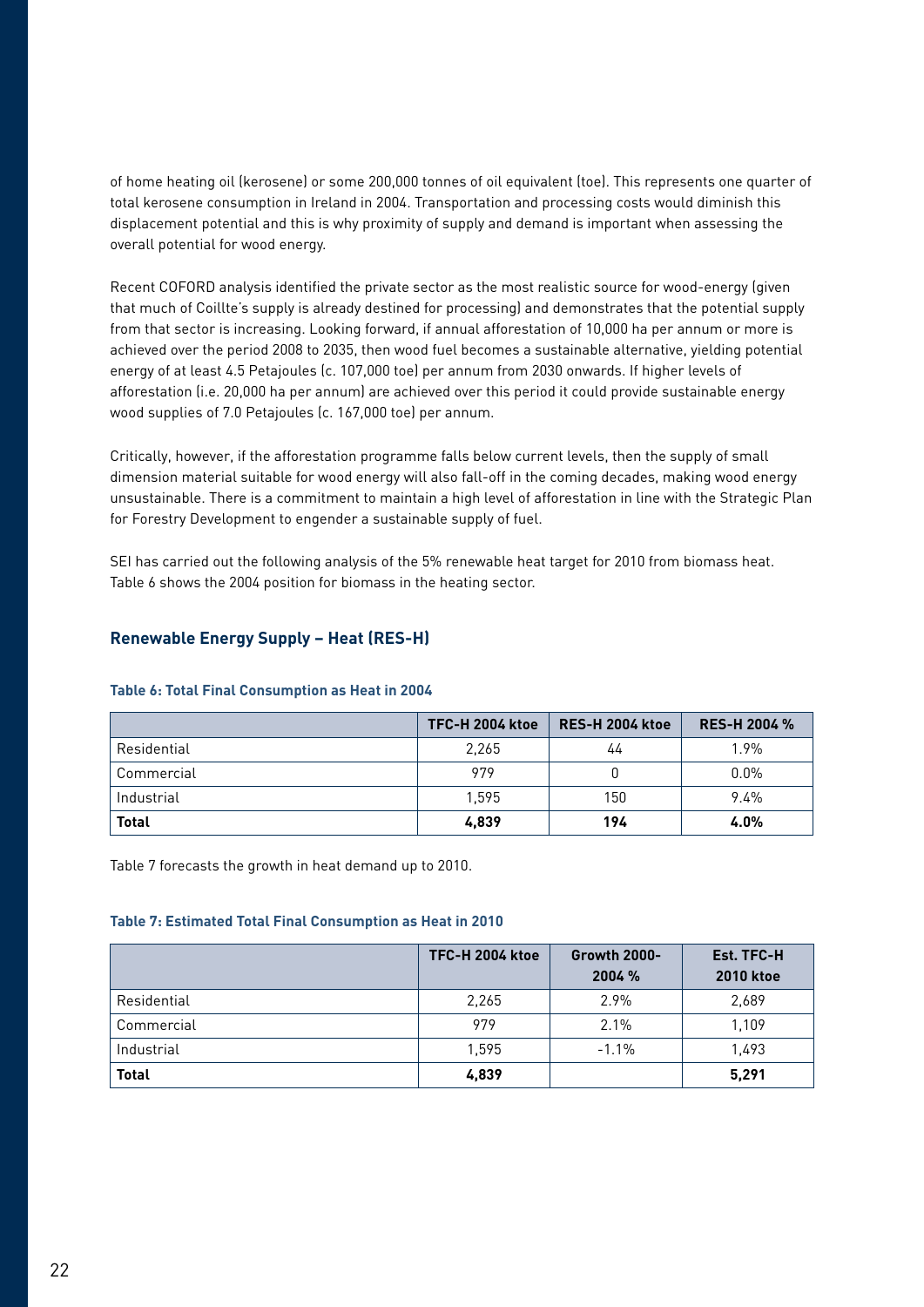Table 8 looks at this growth in terms of wood use to achieve the 5% heating target. The figures show the potential for fuel switching in each sector, particularly in the residential sector. As the sector with the biggest heat demand and the lowest renewable heat development, this will be a priority area to target for further renewable technology growth.

|                                      | Est. TFC-H<br>2010<br>ktoe | <b>RES-H</b><br>2010<br>ktoe | Est. use<br>2010<br>ktoe | <b>Wood chip</b><br>supply $@$ 50%<br>m.c. tonnes/yr |
|--------------------------------------|----------------------------|------------------------------|--------------------------|------------------------------------------------------|
| Residential                          | 2,689                      | 52                           | 1.9%                     |                                                      |
| Commercial                           | 1,109                      | 49                           | 4.4%                     |                                                      |
| Industrial                           | 1,493                      | 150                          | 10.0%                    |                                                      |
| Total                                | 5,291                      | 251                          | 4.7%                     |                                                      |
|                                      |                            |                              |                          |                                                      |
| Target 2010                          |                            | 265                          | 5%                       |                                                      |
| Additional wood for 5% in<br>2010 vs |                            | 71                           |                          | 328,102                                              |

#### **Table 8: Wood requirement for 5% Total Final Consumption as Heat in 2010**

#### **Expanding the wood energy sector**

One of the issues identified as inhibiting the development of a wood energy sector in Ireland is the slow pace of progress in developing a reliable supply chain from the private sector forest resource. As a result of these supply challenges, potential users of wood biomass have traditionally been reluctant to invest in wood boilers. Consequently, there are currently no medium or large scale producers of woodchip or wood pellets in the Republic of Ireland. A recently installed wood pellet production facility at Balcas Limited in Northern Ireland has experienced its strongest demand from the Republic. It is currently producing at a rate of 50,000 tonnes annually and has capacity to expand.

The Department of Agriculture and Food, and COFORD are actively encouraging the development of the Bioenergy sector in Ireland through a number of support schemes, primarily aimed at the development of an effective and efficient supply chain from forest grower to end user. The new Rural Development Regulation provides a basis for continued support of the emerging wood energy sector. Underpinned by the €1.2m funding made available in Budget 2007, schemes are being designed for the new Programme (2007- 2013) to support investment in dedicated processing equipment.

#### **Expand the Renewable Heat Sector**

In order to underpin the growth of the renewable heat sector, the Government introduced a capital programme in 2006 of €65m over 5 years. The grant schemes have been developed in conjunction with SEI, which administers the schemes on behalf of the Department. Following a high level of demand in some of the schemes, a further €24m was allocated for these schemes in Budget 2007 and the total funding package over the five year period now stands at €89m.

The grant support schemes are supporting the development of scale in the emerging renewable heat technology market by directly addressing the high start up costs for individuals and small businesses that opt for greener fuels.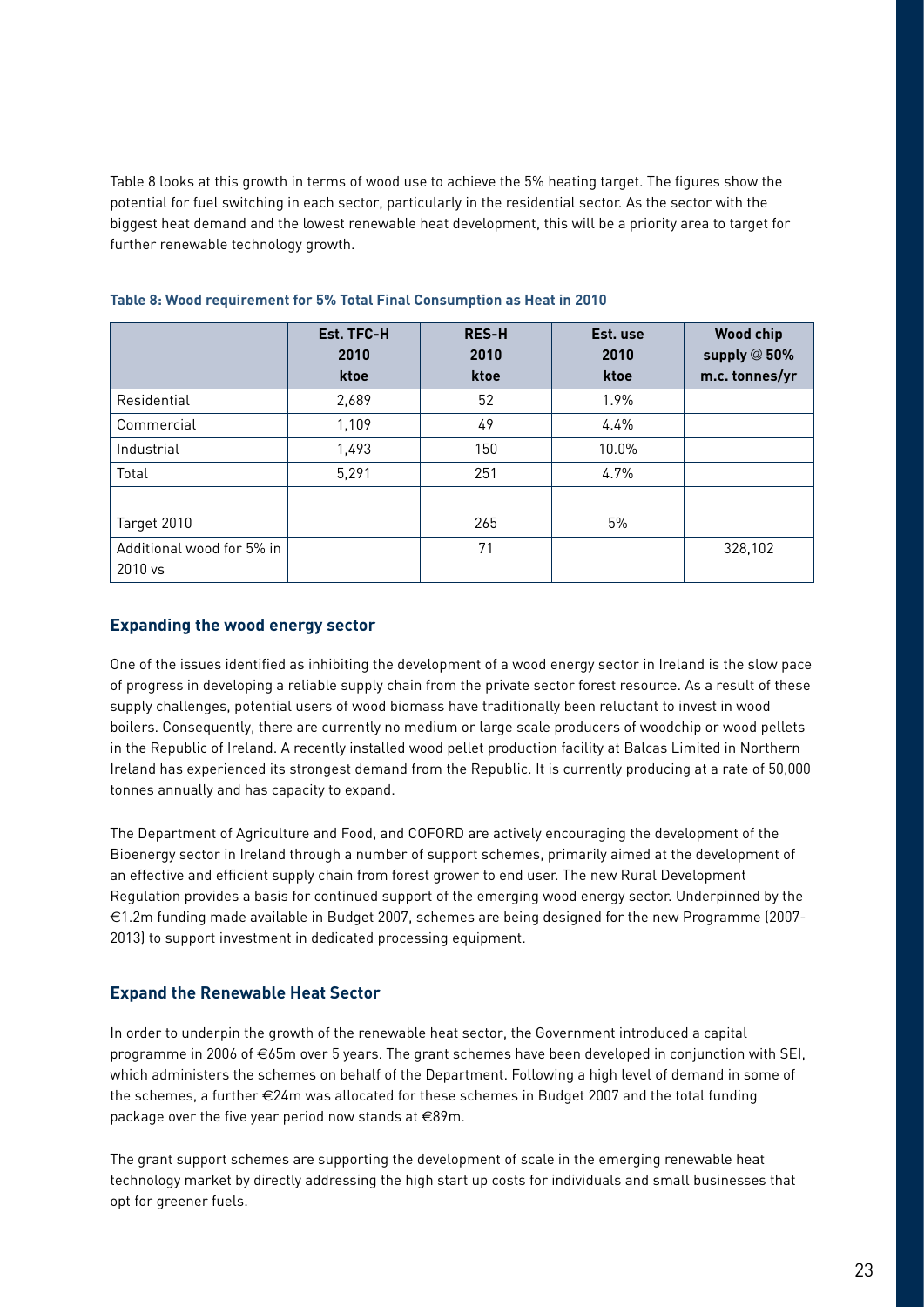#### **Greener Homes Scheme**

The Greener Homes grant aid scheme for domestic renewable heat technologies established in 2006 allows individual householders to obtain grants for the installation of renewable heat technologies including wood pellet stoves and boilers, solar panels and geothermal heat pumps. Grant aid of €1,100 to €6,500 is provided depending on the individual technology used. The grant is intended to cover approximately 30 to 40% of the installed cost of the renewable technology. The scheme is being rolled out over a five-year period and was further resourced in Budget 2007 in light of exponential demand.

#### **Table 9: Greener Homes Grant Levels**

| <b>Technology</b>                                            | <b>Grany Amount</b> |
|--------------------------------------------------------------|---------------------|
| Wood Chip or Wood Pellet Boilers                             | €4,200              |
| Wood Chip or Wood Pellet Stoves                              | €1,100              |
| Wood Chip or Wood Pellet Stoves with Back Boiler             | €1,800              |
| Heat Pump - Horizontal Ground Collector                      | €4,300              |
| Heat Pump - Vertical Collector                               | €6,500              |
| Heat Pump - Water (well) to Water                            | €4,300              |
| Heat Pump - Air Source                                       | €4,000              |
| Solar (per m <sup>2</sup> to a maximum of 12m <sup>2</sup> ) | €300                |

#### **Bioheat Programme**

The grant support scheme for commercial renewable heat technologies enables companies and small businesses to obtain grants for the installation of wood chip and wood pellet boilers in large buildings and commercial premises. Grant aid is up to 30% of overall cost depending on the overall size of the project. For example, an industrial scale 1 Megawatt boiler costing in the region of €250,000 could receive a grant of €75,000 under the scheme. The scheme is being rolled-out over a five-year period and will support the conversion of renewable energy in up to 600 installations depending on overall project sizes. In Budget 2007, an additional €4m was allocated to this scheme and the scheme is now being extended to enable community and voluntary groups to apply for funding and to include other renewable technologies.

#### **Combined Heat and Power (CHP) Grant Scheme**

The Combined Heat and Power (CHP) programme provides grants for the installation of CHP units. These units generate electricity at the site where the electricity is used, and can simultaneously use the heat from the electricity generating process.

The scheme is aimed at small-scale units (up to 1 MW), which can be deployed in hotels, leisure centres, small hospitals, offices or commercial buildings, which have a substantial heat requirement. Such units can be fuelled by fossil fuels such as gas, as well as biomass (wood and waste) products. The programme is running over a five-year period.

The CHP programme aims to deliver 10 – 15 MWe Biomass CHP, and 100 – 200 small-scale fossil fuel CHP installations, generating 10 – 20MWe of high efficiency CHP. Potential applications of biomass CHP include board mills and the food industry. There is no limit on the size of installations that can be grant-aided if fuelled by biomass.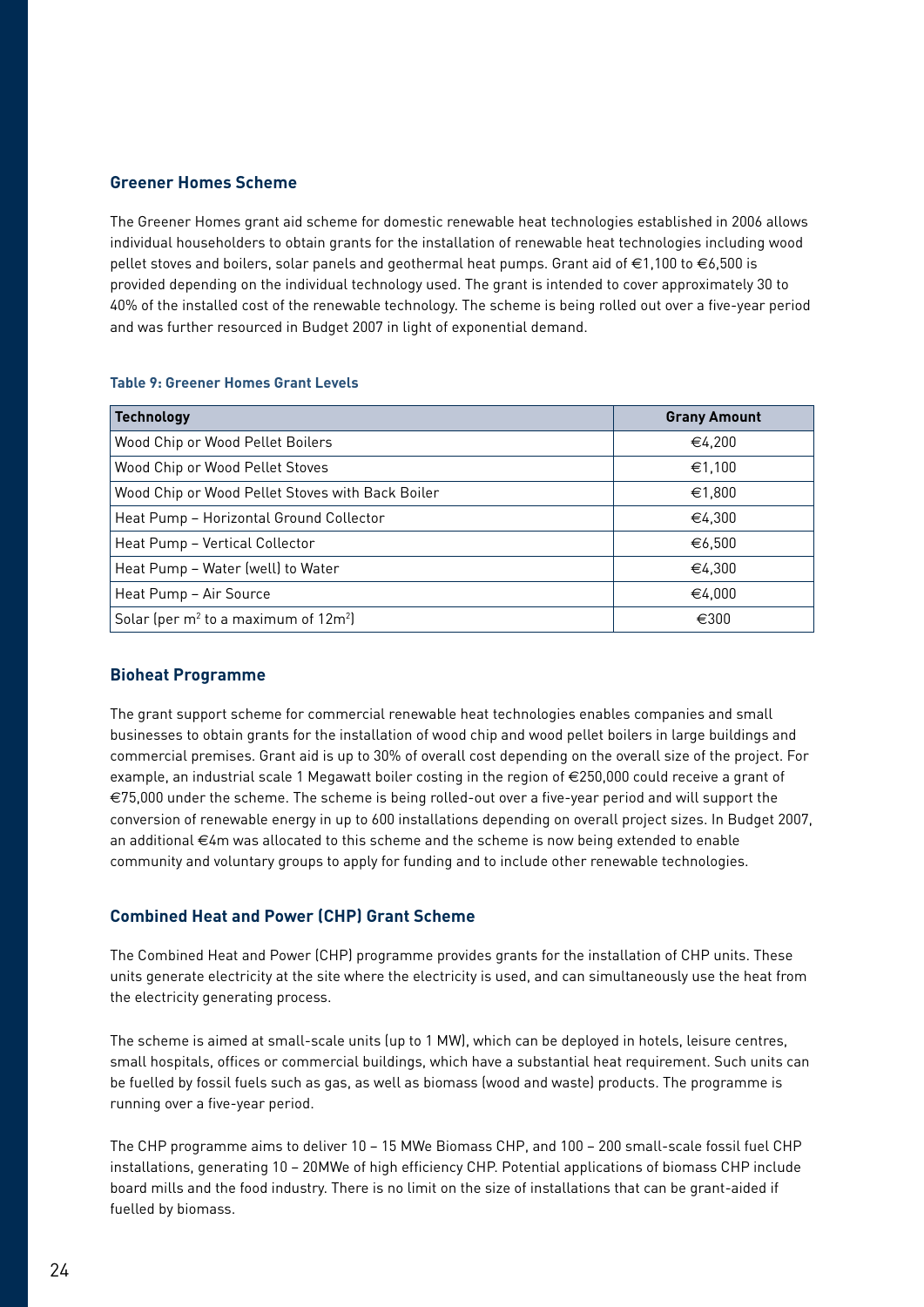#### **Outcomes to date**

The grant schemes have been heavily subscribed, in particular the Greener Homes programme which has attracted over 13,000 applications to date. Biomass boilers are proving to be the preferred technology with applications in this category at 45% of overall demand followed by heat pumps (28%) and solar technologies  $(27\%)$ 

In heating terms alone, the Biomass element of these programmes will displace the equivalent of 36 million litres of heating oil per annum. The CHP programme, together with the Bioheat programme, when fully deployed, will displace almost 100 million litres of heating oil per annum, which represents 13% of the heating oil consumed in the commercial sector in 2004.

This level of market growth also represents a very significant development opportunity for renewable technology suppliers, renewable technology installers and renewable fuel supply companies. Already there is considerable market development with new producers, suppliers and installers entering the industry. Quality assurance is a key priority in this context.

#### **Training**

A key part of developing the renewable heat market is ensuring the development and up-skilling of sufficient installers to ensure that market demand can be met on a national scale. Building on the successful EU **Interreg** programme funded, installer training academies, SEI is developing a comprehensive training programme roll-out with FÁS, the national training agency. This programme will ensure that there is a nationwide network of fully trained installers available to meet growing market demands. The object is to ensure that renewable technologies become a key component of the mainstream heating industry, quality assured to high standards.

#### **Biomass Resource**

Solid biomass (solid wood) is already the main source of renewable energy in Ireland. The main source of wood biomass is from the national forest estate, currently 710,000 ha. A potential 0.5 million tonnes of wood residues is available annually for energy recovery. Currently, there are sufficient supplies of raw materials to supply the wood energy and wood processing sectors. The planting of 10,000 ha per annum from 2008 to 2035 would make wood fuel a sustainable alternative and yield 4.5 Petajoules (c. 107,000 toe) from 2030 onwards. 20,000 ha would potentially yield 7.0 Petajoules (c. 167,000 toe) per annum. Accordingly, the availability of indigenous wood fuel is dependent on increasing afforestation levels going forward.

To encourage this development and as part of the 2007 Budget package, the Department of Agriculture and Food have put in place a new 'Bioenergy Scheme' on a pilot basis to grant aid the planting of willow and miscanthus. The scheme involves the payment of establishment grants to farmers to partly offset the high establishment costs and improve profitability at farm level. Establishment costs are estimated at €2,900 per hectare and the proposed grant rate is up to 50% of the costs associated with establishing the crop.

The Department of Agriculture is also putting in place a €1.2m Biomass Harvesting Scheme to encourage growing of specific energy crops by providing grants towards the purchase of wood biomass processing machinery, such as wood chippers and forest residue bundlers.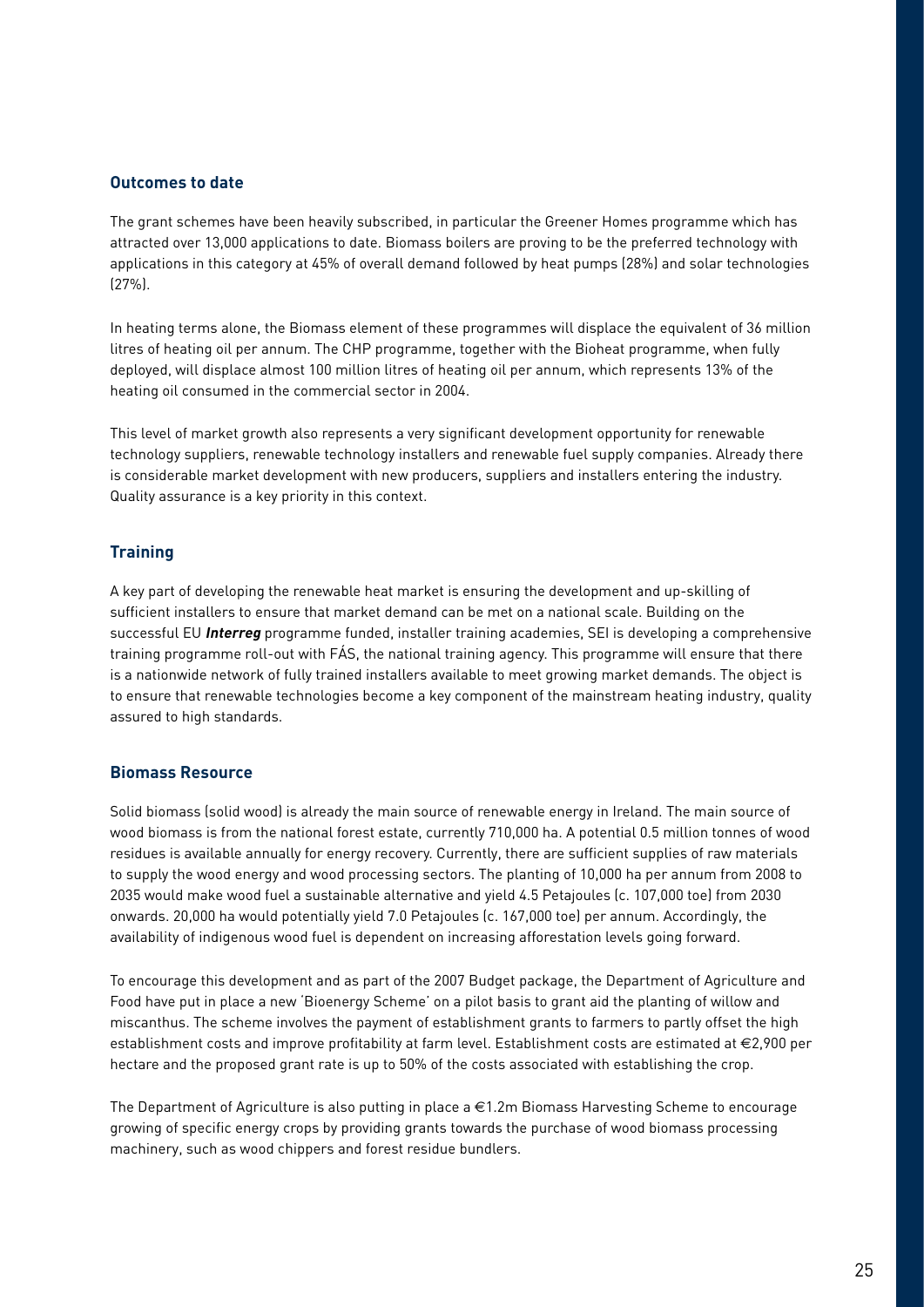# **Chapter 5 Bioenergy for the Electricity Sector**

The EU Directive 2001/77/EC on the promotion of Renewable Energy Sourced Electricity (RES-E) in the internal electricity market ("the Renewables Directive") was published in 2001. This Directive addressed individual targets for the increased consumption of RES-E to each Member State. In the case of Ireland the Directive target is 13.2% by 2010.

Work carried out by the Renewable Energy Development Group (REDG) in 2004 equates this 13.2% target to 1450 Megawatts (MW) of installed renewable generation capacity to be operational to the electricity network by 2010.

In 2004, 5.2% of electricity consumed came from renewable sources. In 2005 this increased to 6.8% and our expectations for 2006 is that this figure will be in excess of 8%. Currently Ireland has just over 1,000 MW of renewable capacity connected to the national grid. This consists of 740 MW of wind generation plant, 236 MW of hydro powered plant, with the balance (c. 35 MWs) made up of different biomass technologies, mainly landfill gas. As a result of progress made in achieving the Directive target the Government subsequently increased the 2010 target to 15%.

#### **Renewable Energy Feed In Tariff (REFIT)**

The renewable energy support mechanism known as the Renewable Energy Feed In Tariff (REFIT) marks a move to a fixed feed in tariff mechanism instead of competitive tendering. Applicants in REFIT must have full planning permission, all necessary operating licences and a signed grid connection offer for their projects. They will be able to contract with any electricity supplier licensed in the State for support up to the notified fixed prices.

The fixed price tariffs are (in 2006 prices):

- Large wind energy (over 5 Megawatts) 5.7 cent per Kilowatt hour;
- Small wind energy (under 5 Megawatts) 5.9 cent per Kilowatt hour;
- $\blacksquare$  Hydro 7.2 cent per Kilowatt hour;
- $\blacksquare$  Biomass (landfill gas) 7.0 cent per Kilowatt hour;
- Other biomass 7.2 cent per Kilowatt hour.

The first tranche of projects under the scheme involves 55 developers with projects totalling over 600 MW of capacity. The vast majority of these new developments will be wind generation.

While wind generation is expected to deliver the vast majority of our 2010 renewable electricity targets and contribute significantly towards the 2020 target of 33%, it is an intermittent source of energy. In line with the commitment to develop a broad range of renewable technologies going forward biomass electricity is being actively supported. Biomass electricity has the advantage of being dispatchable, i.e. it is available on demand.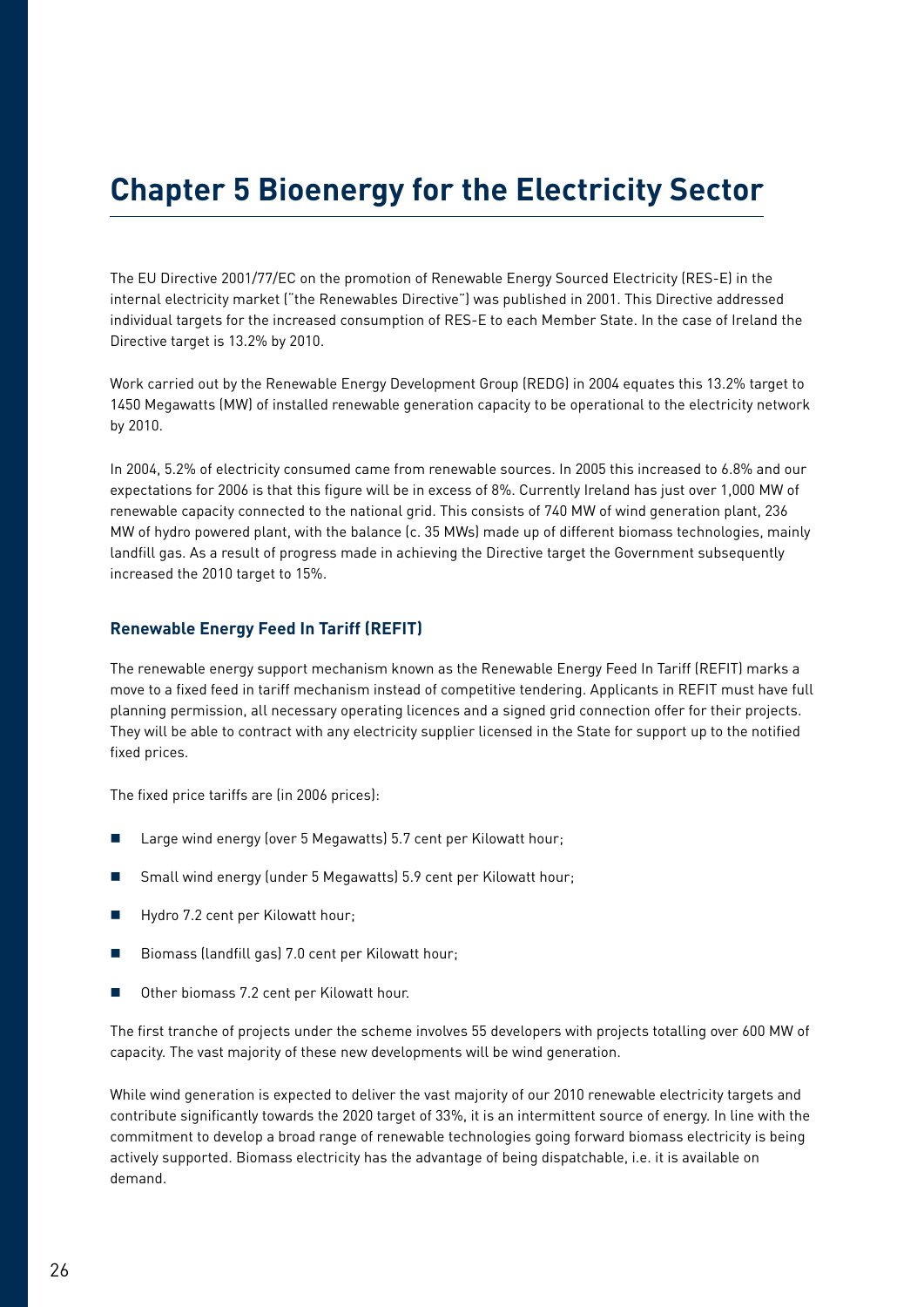To encourage development of Biomass electricity the REFIT programme provides a significantly higher feed in tariff price for biomass electricity at 7.2 c per kWh compared to 5.7 c per kWh for large wind. This incentive will operate in conjunction with other supports available during the different stages of the biomass development cycle. Some biomass feedstock has the ability to attract a gate price as being a waste product, while other biomass feedstock will have the benefit of establishment grants and/or hectorage payments and equipment support grants in the case of dedicated energy crops.

#### **Co-Firing in peat burning stations**

We have set a target of 30% co-firing in peat stations with biomass by 2015. This target will of itself stimulate a very significant demand boost for biomass feedstock.

The three peat-burning stations burn a total of 3 million tonnes of peat per annum. It is estimated that 30,000 ha of indigenous energy crops could replace every 10% of this peat which is co-fired. The possibilities include miscanthus, willow, hemp and reed canary grass.

Potential barriers to this development include the need for a year-round supply of suitable raw material and environmental concerns (biodiversity etc) from growing large amounts of energy crops close to the power stations. With the right crop mix, site selection and husbandry practices these issues can be overcome.

To further encourage the move towards biomass electricity generation, REFIT support will be provided for co-firing renewable feedstock in existing as well as in new thermal plants. This significant change in REFIT conditions, which to date supported only newly built generation capacity is designed to encourage cofiring at conventionally fuelled power generation stations.

#### **Meat and Bone Meal**

Subject to addressing environmental and licensing issues, Meat and Bone Meal offers potential as a biomass source for co firing in power generation. Current costs of storage and transport costs of the MBM abroad are considerable and estimates suggest an overall cost of €50m per annum.

Department of Environment, Heritage and Local Government (DEHLG) assessments show a calorific value comparison:

| Milled Peat | 7.87 Mi per tonne |
|-------------|-------------------|
| MBM         | 18.0 Mj per tonne |

Therefore the net calorific value of 1 tonne of MBM is 2.3 tonnes of peat.

CO<sub>2</sub> emissions comparison:

| 1 tonne milled peat | $0.85$ tonnes CO <sub>2</sub> |
|---------------------|-------------------------------|
| 1 tonne MBM         | $0.00$ tonnes CO <sub>2</sub> |

DEHLG estimates that based on its calorific value this MBM could annually replace 322,000 tonnes of milled peat used in power stations (140,000 x 2.3) if such amounts were available for co-firing with peat. This could give an annual reduction of  $273,000$  tonnes in  $CO<sub>2</sub>$  emissions.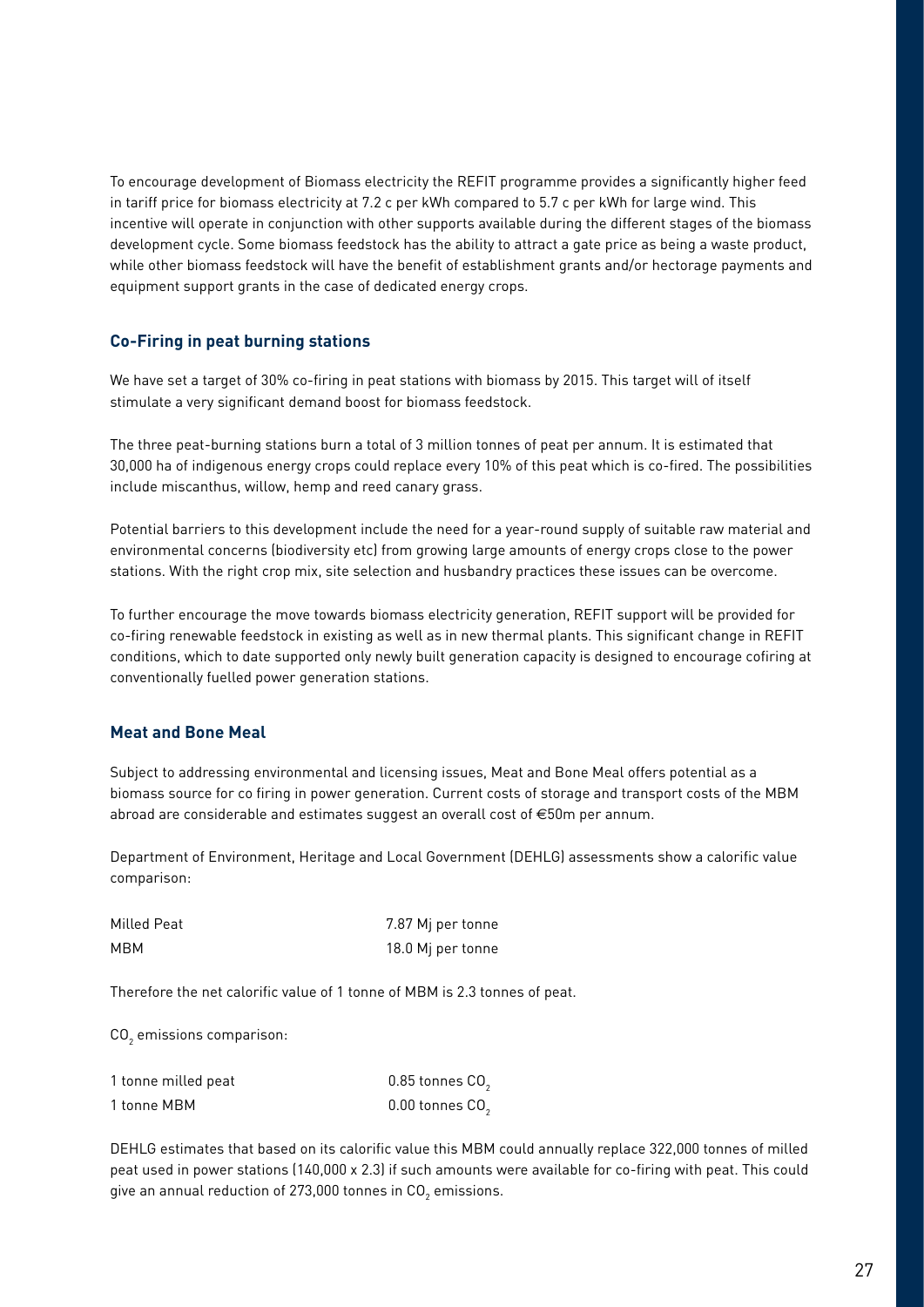The major issue remaining to be resolved would be changes to EPA licences to facilitate using MBM, i.e. whether MBM would be covered by the controls envisaged under the EU Waste Incineration Directive (WID) (2000/76/EC).

#### **Waste Management and Licensing**

National waste management policy is committed to the diversion of biodegradable municipal waste away from landfill. Ireland is obliged under the EU Landfill Directive (1999/31/EC) to ensure that no more than 35% of 1995 levels of biodegradable municipal waste is land filled by 2016.

The National Strategy on Biodegradable Waste, 2006, sets out the plan for progressively reducing the amount of biodegradable municipal waste (BMW) going to landfill and to encourage the prevention, recycling and recovery of biodegradable municipal waste. The Strategy estimates that it will be necessary to divert 80% of projected outputs of biodegradable municipal waste away from landfill by 2016. The Strategy puts forward a number of integrated options to minimise the environmental impacts of landfilling biodegradable municipal waste and to achieve the targets under the Landfill Directive. These options, in accordance with the internationally recognised waste hierarchy are:

- $\blacksquare$  Prevention and minimisation avoiding generating the waste;
- Recycling mainly of paper and cardboard but also of textiles;
- Biological treatment mainly of kitchen and garden waste including composting;
- Residual treatment thermal treatment with energy recovery;
- Mechanical-biological treatment.

Waste licences issued for landfill sites by the Environmental Protection Agency (EPA) require evaluation reports by the licensee on the viability of landfill gas collection, flaring and/or energy production. Gas collection and energy generation is undertaken at high gas-yield sites and modern enclosed ground flares are installed at landfill facilities possessing sufficient gas potential to support combustion. In addition, the waste licensing system requires the modernisation of older facilities via the implementation of conditioning plans that are designed to increase the operational standards of landfill sites through a process of continuous improvement.

Mixed waste produced by households or businesses after all materials suitable for recycling and biological treatment have been separated out, residues from recycling and biological treatment operations and other waste that is unsuitable for recycling, is collectively defined as 'residual' waste. Notwithstanding the fact that substantial volumes of biodegradable municipal waste will be diverted from landfill as a result of high levels of recycling and biological treatment, the Strategy acknowledges that significant quantities of residual waste will continue to be generated and that a large proportion of this material will be biodegradable. It is estimated that almost 309,000 tonnes of biodegradable municipal waste will require residual treatment in 2010 rising to 499,762 tonnes by 2016. The Strategy seeks to maximise the recovery of useful materials and energy from residual waste and accordingly suggests thermal treatment with energy recovery as the preferred option followed by mechanical biological treatment with energy recovery and with mechanical biological treatment of fully stabilised residue to landfill as a last resort.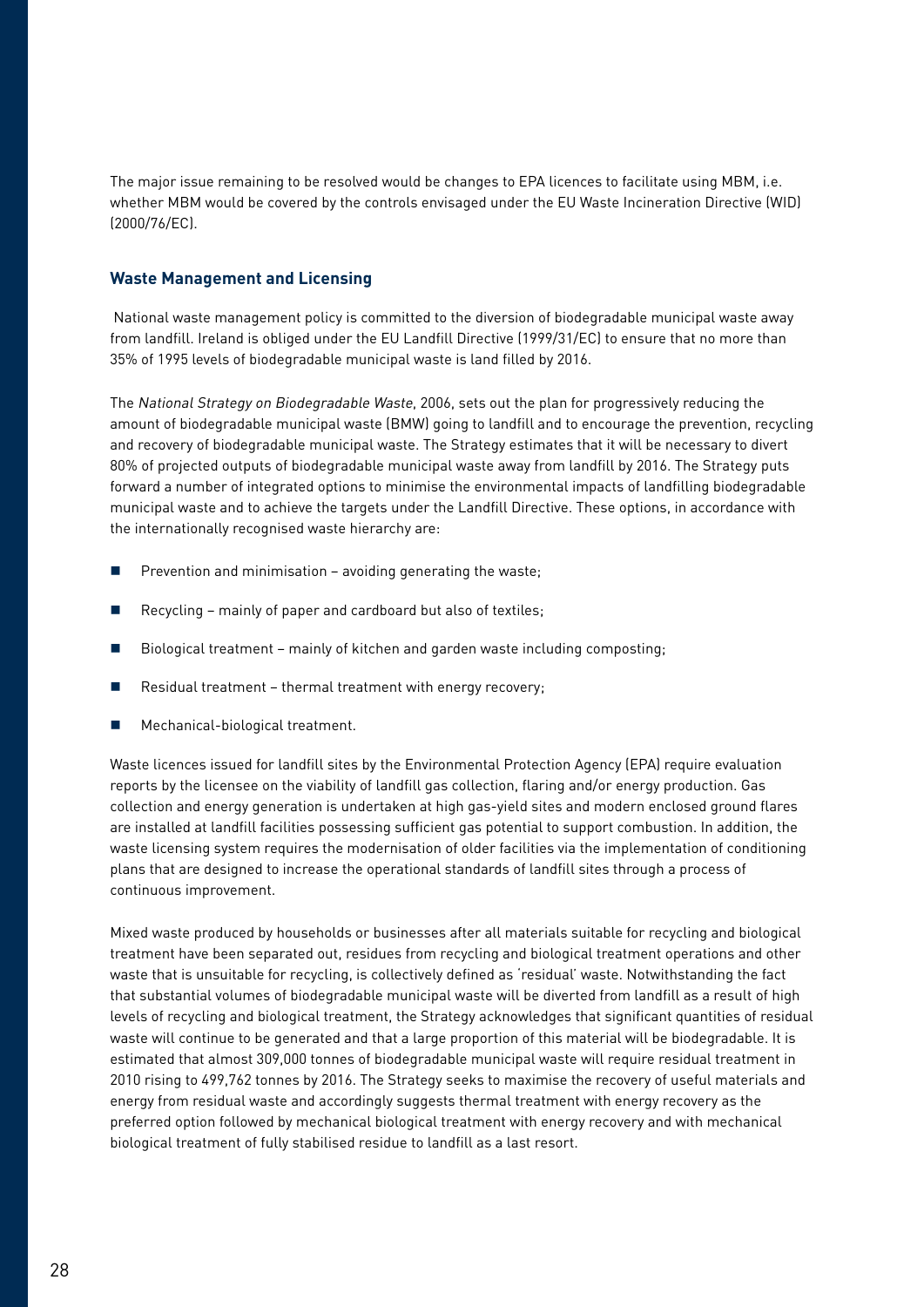To assist in the development of waste to energy projects, REFIT will be extended to allow support for the renewable portion of mixed renewable and non-renewable generation. This would allow, for example, a waste to energy project to obtain support for the renewable portion of the output. This type of hybrid support mechanism is common in other EU Member States and is fully consistent with the overall 'hierarchy of waste' treatment approach.

#### **Biorefinery Potential**

Biorefining is the industrial application of oil refining technology to biomass for the purpose of extracting energy carriers, high value biochemicals and fibres. The energy comes in the form of bioethanol and biogas for the generation of green electricity. Green biomass includes grass cultivated from meadowland and permanent pasture and green crops refer to clover and immature cereals.

Biorefining is an emerging technology area. There has already been some commercial interest in examining the possibility of constructing a green biorefinery in Ireland using primarily grass as feedstock. This type of plant would potentially produce energy, biofuels and high value biochemicals.

The Environmental Protection Agency (EPA) has highlighted Ireland's comparative advantage in grassland production over other European countries, including growth rates, the high knowledge base relating to grass production and the geographical distribution of grassland compared to arable land. The Paper states that "the energy potential based on a grass feedstock could be very substantial and far exceed the energy potential of other energy crops."

The potential of extracting high value biochemicals could ultimately be a significant benefit to Ireland for use in the chemical and pharma industries that play such a significant role in Ireland's economic well being.

#### **EU Biomass Action Plan**

In December 2005, the EU published a Biomass Action Plan<sup>1</sup> which announced more than 20 actions. For transport biofuels, they include promotion of "biofuels obligations", through which suppliers include a minimum proportion of biofuels in the conventional fuel they place on the market.

The plan includes reviews of how fuel standards could be improved to encourage the use of biomass for transport, heating and electricity generation; investment in research, in particular in making liquid fuels out of wood and waste materials; and a campaign to inform farmers and forest owners about energy crops. The Commission will also work on future EU legislation to encourage the use of renewable energy in heating.

The Commission's Renewable Energy Roadmap 2007 reiterates the contribution which the biomass sector can make to Europe's renewable energy targets for electricity, heating and transport through full implementation of the Biomass Action Plan.

#### **Technology Deployment Roadmap**

In a 2006 report for the European Commission's Directorate-General for Research<sup>2</sup>, the Biofuels Research Advisory Council outlined the following likely timescales for biofuel and biorefinery development in the EU:

COM(2005) 628 final

<sup>2</sup> Biofuels in the European Union. A vision for 2020 and beyond. (2006). EUR 22066.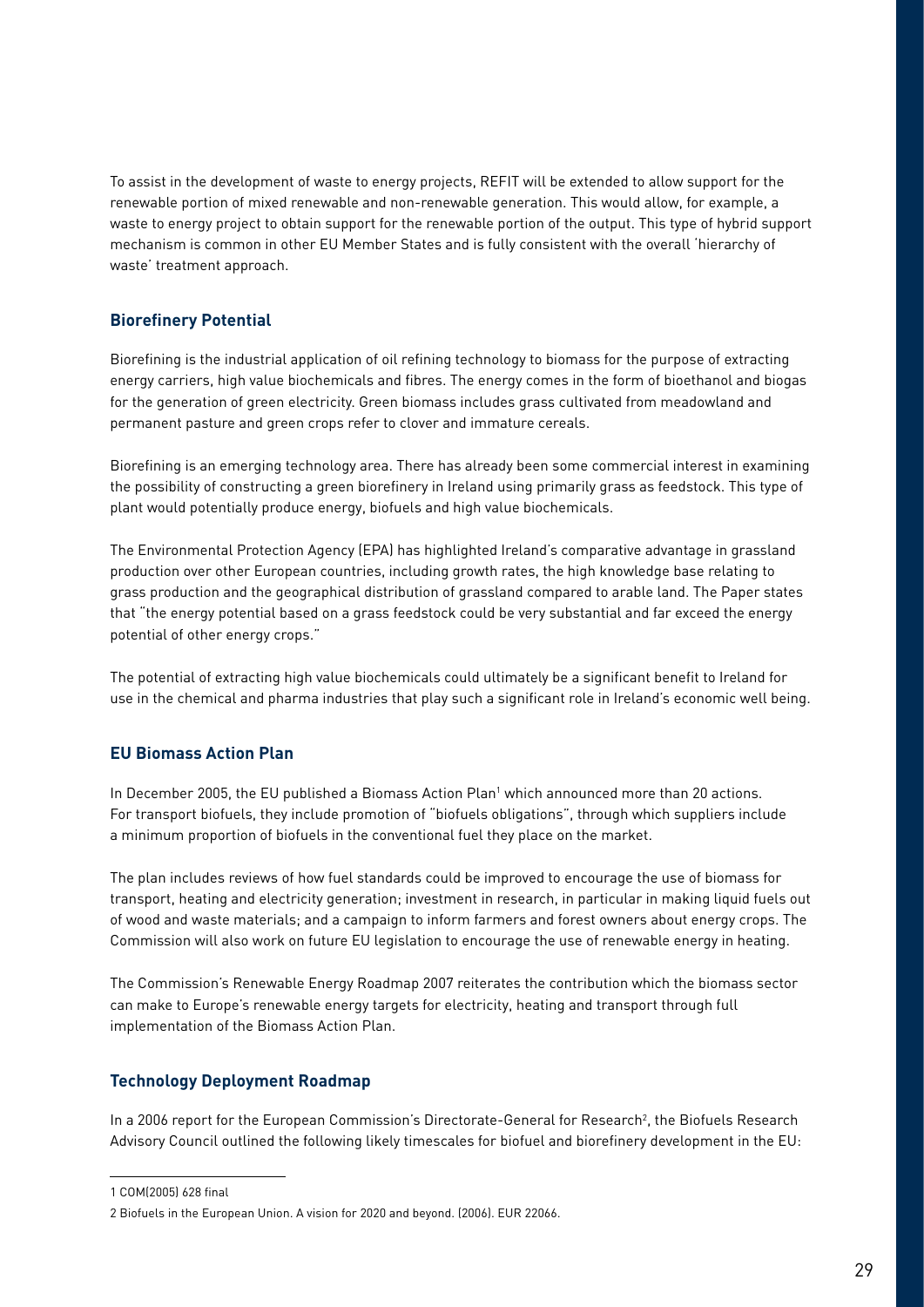#### **Phase 1: Short Term (until 2010)**

- Improving existing technologies;
- R&D into second generation biofuels from ligno-cellulosic biomass;
- $\blacksquare$  First second generation biofuels demonstration plants;
- R&D into the biorefinery concept.

#### **Phase 2: Medium Term (2010 - 2020)**

- Deployment of second generation biofuels;
- **n** Demonstration of biorefinery concept;
- Continued R&D to improve ligno-cellulosic biofuel;
- Development of Integrated biorefinery processes;
- Development of Energy Crops and sustainable agriculture.

#### **Phase 3: Long Term (beyond 2020)**

- Large scale production of second generation biofuels;
- Deployment of integrated biorefining complexes.

The report emphasised the need for increased and continued expenditure on research, demonstration and deployment, both in the area of improving yields and efficiencies from current technologies as well as in the development of second generation biofuels and in biorefinery research.

While the primary interest in this paper is to develop the energy use of bioenergy for the electricity, heat and transport markets, we do recognise that there is also a strong opportunity to develop petrochemicals as raw materials for industrial processes, Second-generation biomass conversion technologies could, over time, provide a suitable fuel and product for both sectors.

DCMNR is giving major priority to the accelerated development of Energy Research, Technology Development and Innovation to underpin energy policy goals including bioenergy development and deployment. The development this year of a comprehensive Energy Research Strategy 2008-2013 overseen by the Irish Energy Research Council will set out the overall priorities.

The recently announced Charles Parsons Awards included funding for biomass-related research at four Universities on the island. Under this programme funding of almost €20m is being provided to seven Universities on the island of Ireland for the purposes of accelerating research in a number of energy related areas. €12m of this funding has been allocated to four Universities whose energy research programmes include biomass research (details overleaf). This research will give us valuable information under Irish climatic conditions which will inform policy in relation to the optimisation of land use for biomass purposes.

Sustainable Energy Ireland (SEI) is also supporting research work in second generation technologies through, for example, grant aid to an Irish University that is involved in an EU FP6 project investigating Biomass-to-Liquid (BTL). In BTL, biomass is converted to synthesis gas through gasification and the synthesis gas can be subsequently transformed to liquid fuel.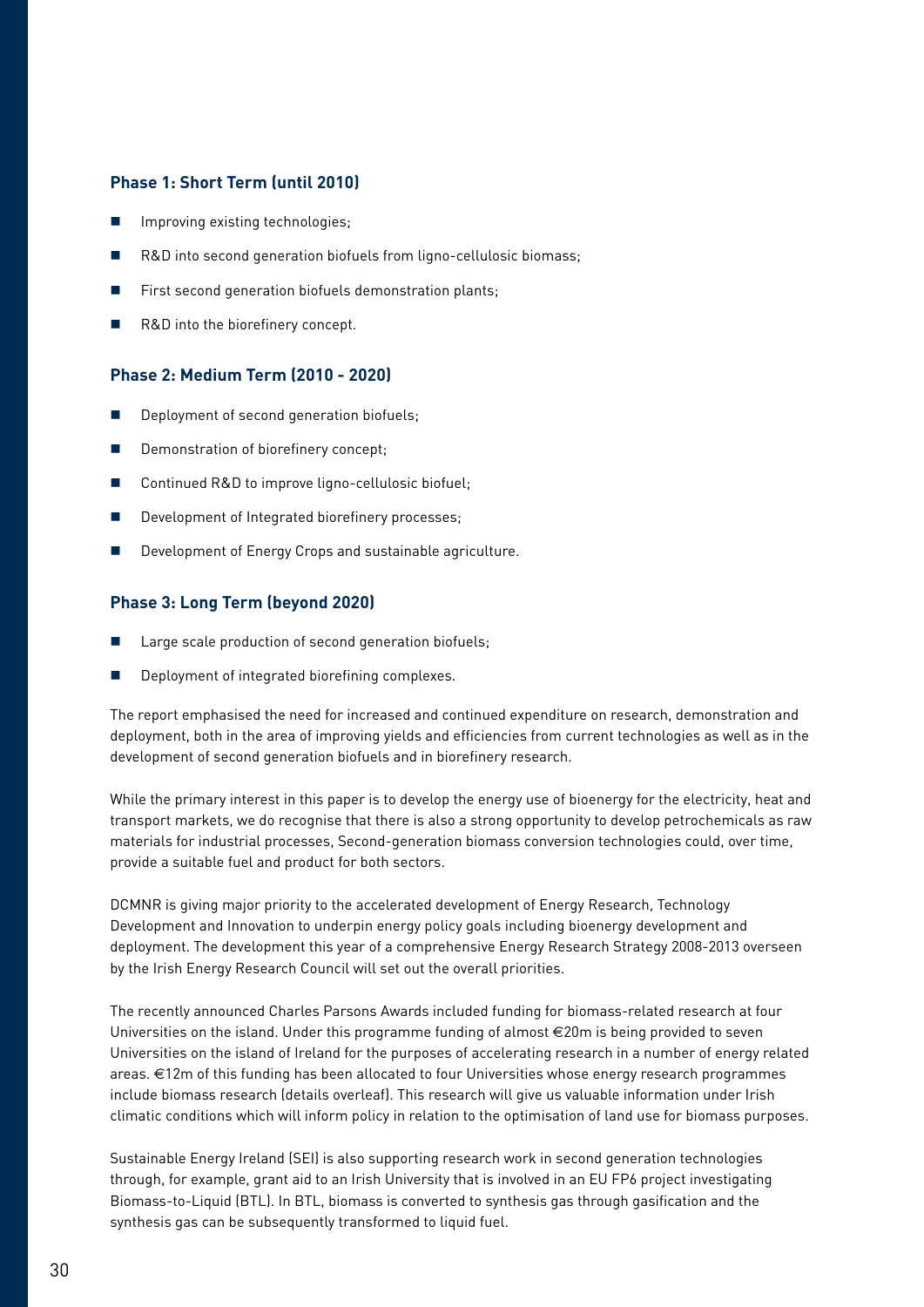# **Charles Parson's Awards Summary of funded projects relating to Biomass**

### **Bioresources Research Centre (BRC), University College Dublin**

#### **Award: €2,956,856**

This award to University College Dublin involves research on bioresource assessment, biomass conversion technologies and environmental impact assessment. The sustainable utilisation of bioresources will focus on the production of biofuel from crops and agri-food industry waste streams.

### **Centre for Sustainable Technologies, University of Ulster**

#### **Award €3,657,008**

This award supports a broad range of complementary technologies ranging from energy efficiency in buildings, renewable energies concentrating on biomass and solar activities and cleaner combustion systems. Specifically relating to biomass is the analysis of the production of several types of biomass and investigating their behaviour in thermal conversion processes. Also research investigating the effects of biomass derived gases on the performance of fuel cells is underway.

### **Microbial Bioenergy Group, National University of Ireland Galway**

#### **Award: €2,046,704**

The research relating to this award includes anerobic digestion microbiology, bioreactor technology, biological hydrogen production, bioelectric chemistry and electro chemical technology. The key focus of the work relates to biologically-mediated renewable energy research and development including anerobic bioreactor technology and biocatalytic and microbial fuel cell.

### **Charles Parsons Research Initiative & Graduate School University of Limerick**

#### **Award €3,126,656**

The award to the University of Limerick covers a range of technologies including biofuels and advanced conversion processes, energy efficiency and energy conservation and wind and ocean generation solutions and storage. Relating to biomass the utilisation of local bioresources of chemical energy (biofuels) in the context of a more independent energy supply in Ireland will be investigated. Advanced catalytic processes involved in biomass utilisation will also be investigated.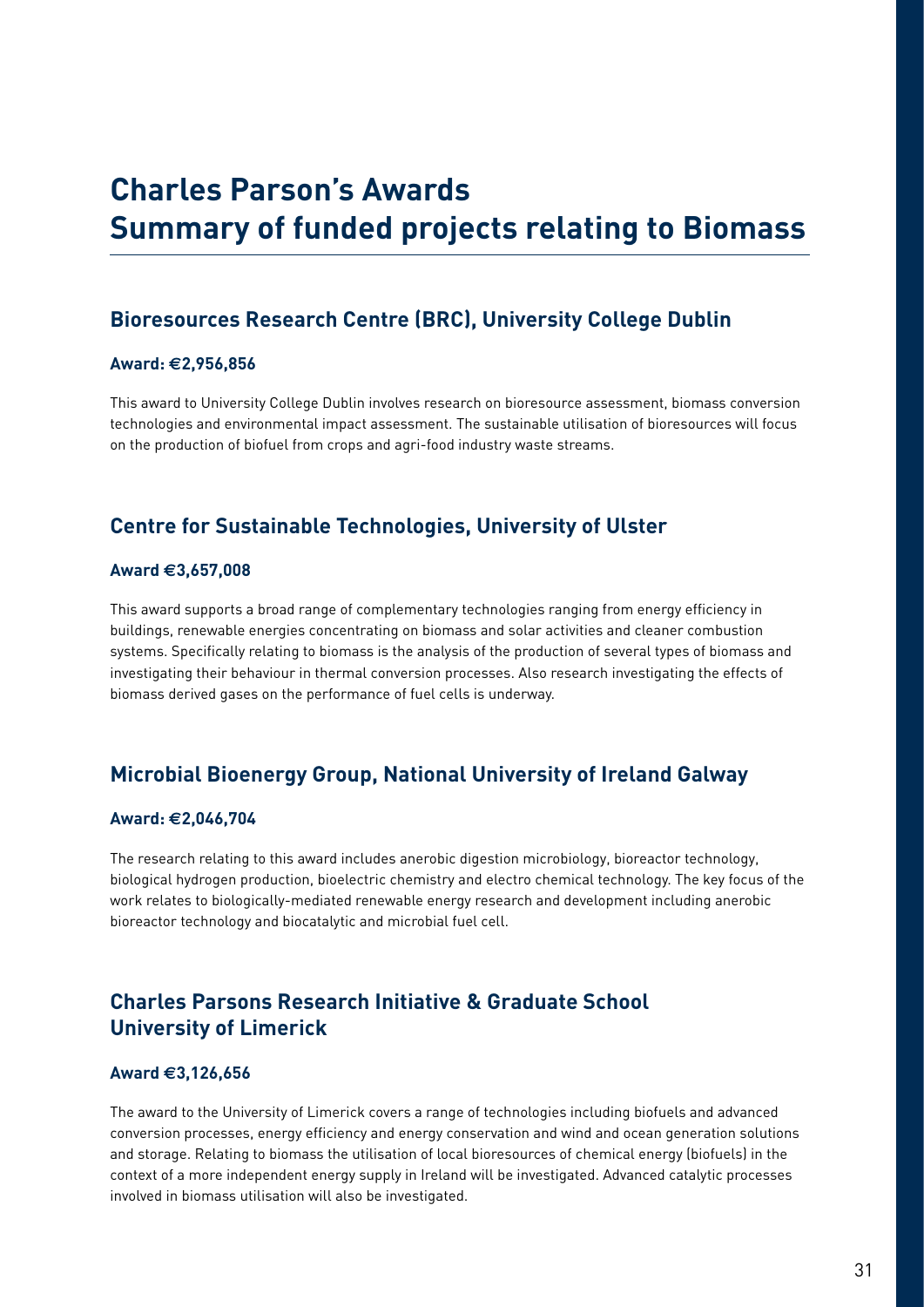# **Chapter 6 Public Sector Leadership - Driving Bioenergy Demand**

The wider public sector in Ireland is the biggest landowner and property owner in the State. At the same time it is the largest tenant in the State, particularly in the office market rental sector in our cities and towns. On a cumulative basis, the wider public sector also owns the largest fleet of transport vehicles in the State.

As a result it is uniquely placed to drive demand for renewable energy technologies, particularly bioenergy technologies. This can be a very powerful tool in driving the market sectors, particularly if it is combined with integrated and high energy efficiency standards.

Already we have seen some Local Authorities take a proactive lead in this area, including Cork City Council and Dublin City Council who are demonstrating biofuel usage in some of their vehicles. Other Local Authorities such as Fingal and Dun Laoghaire-Rathdown leading the way in adopting significantly enhanced energy efficiency standards and renewable energy conditions in their planning guidelines.

Initiatives such as these have shown the way for the public sector as a whole and it is imperative that the good example shown in these demonstrations is now mainstreamed in practice, and in regulation where practicable, to ensure a more sustainable energy future for Ireland.

At the launch of the Interim Review of the National Biodiversity Plan, the Minister for the Environment, Heritage and Local Government announced a series of 13 supporting measures to support the ongoing implementation of the Plan, one of which was the conversion of the National Parks and Wildlife Service fleet of 160 vehicles to biofuels, within a two-year period.

At central Government level the Office of Public Works (OPW) is directly responsible for one of the largest property portfolios in the State. The vast majority of the buildings provide office accommodation for various civil service Departments. The OPW is thus in a key position to effect significant energy savings and consequently reductions in greenhouse gas emissions in its existing building stock and to encourage the market towards the construction of more sustainable buildings.

The OPW recently took the opportunity provided by the procurement process for decentralisation to overhaul its office accommodation specification in order to include higher standards of energy saving and sustainable construction. The specification was also cast in such a way as to encourage greater use of bioenergy to fulfil the heating and energy requirements of buildings.

This specification is now in use in the procurement by OPW of the vast majority of accommodation in the permanent decentralisation locations. OPW is currently examining ways of adapting this specification to the Dublin leased accommodation sector with a view to encouraging and promoting energy efficiency and sustainability in accommodation being offered to us in the city.

The OPW have included as a requirement in most new buildings for the installation of wood burning boilerseither pellet or woodchip as the main heat generation source.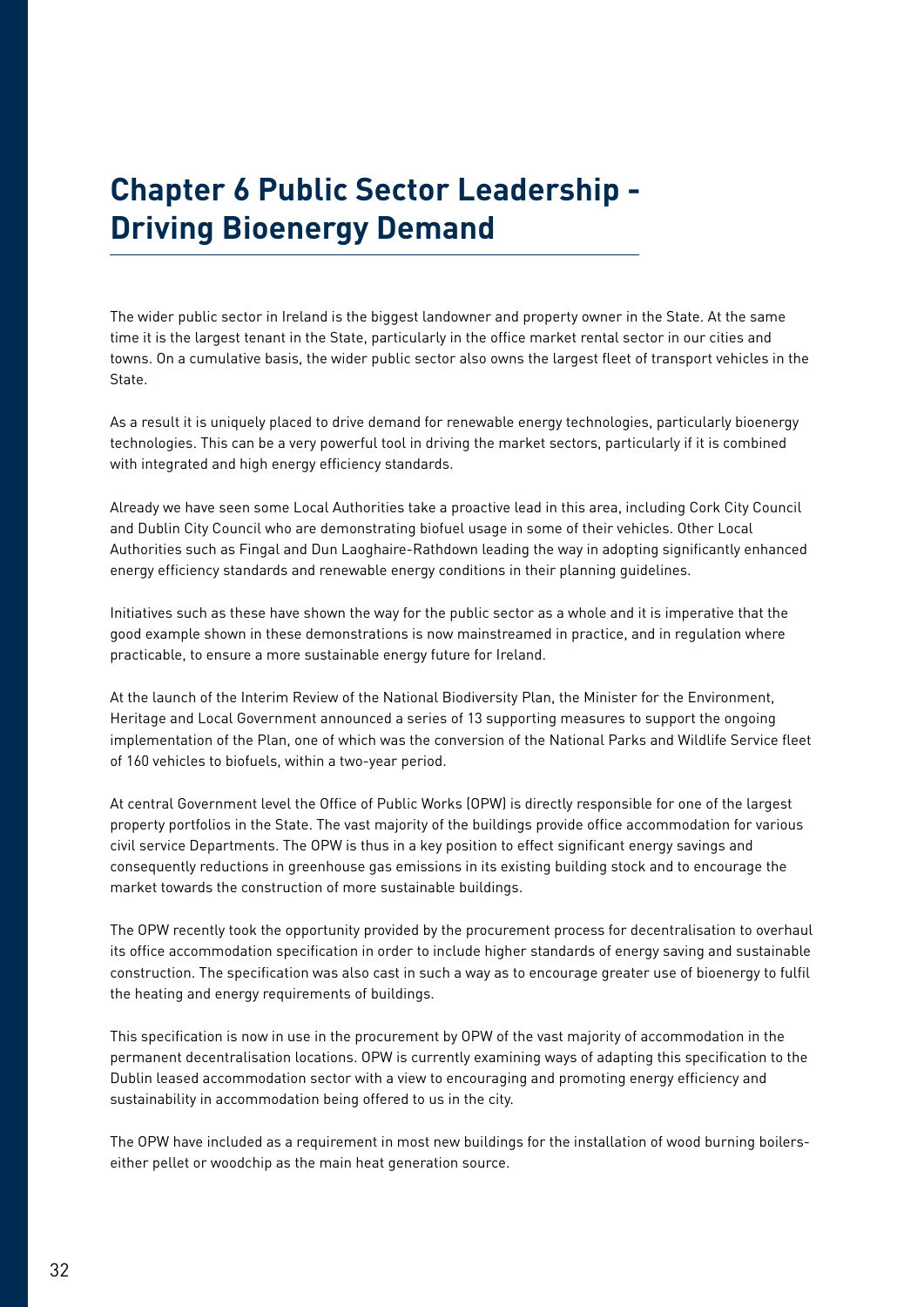The OPW is currently actively engaged in a three-pronged strategy to reduce CO<sub>2</sub> emissions.

- 1. **Heating Fuel Conversion Programme:** the OPW is currently embarking on a programme to convert the heating systems in approximately 20 large state buildings from their existing fossil fuel burners (oil/ natural gas) to biomass burners. The biomass fuel will be in the form of wood pellets. It is estimated that this will result in an equivalent reduction of half a million litres of oil being consumed per annum. This will equate to a saving of over 1500 tonnes of CO<sub>2</sub> per annum.
- 2. **Energy Awareness Campaign:** The national Energy Efficiency Campaign "Power of One" and the forthcoming National Energy Efficiency Action Plan are providing the focus for driving energy efficiency awareness and delivering energy savings in the public sector as well as by consumers and the economy in general. Highly motivated and energy conscientious staff offer the single largest opportunity for zero cost energy savings across the whole building stock. The ethos of "Switching Off" equipment when not in use when applied across a large number of people will lead to substantial energy savings. Published research shows that up to 20% energy savings can be achieved from good energy housekeeping. At the central core of any energy conservation campaign is the ability to benchmark performance. It is then necessary to set a target for energy saving, e.g. a 10% reduction in overall energy consumption or CO<sub>2</sub> emissions and finally, to monitor performance against the target. Over the last 3 years the OPW has been installing web-based energy monitoring units in all the large state buildings which monitor and record electrical and heating fuel consumption every 15 minutes. The data can be accessed via a dedicated website. The OPW is currently rolling out a pilot staff energy awareness campaign in 20 buildings. The target is to reduce energy consumption in each building by 10% through local energy conservation campaigns, energy workshops and close monitoring of the performance of heating/air conditioning equipment. Staff will be able to monitor the energy reductions in their building via the Internet site. Following on from the pilot, it is proposed to roll the energy awareness campaign out to staff in all large OPW buildings (circa 250). DCMNR's "Power of One" campaign will also focus on the public sector generally during 2007.
- 3. **Energy Efficient Design of New Buildings:** The scope for improving energy efficiency in new buildings is very significant. At design stage there are key factors, which can considerably improve the energy efficiency of the building over its entire lifetime with little or no additional construction costs. With the advances in computer simulation of buildings over the past 10 years, it is now possible to accurately model the energy and environmental performance of a building at the design stage. This is achieved by modelling the effects of using different construction materials, orientations, the amount of glazing, the insulation levels, the type of fuel used for heating, etc. Properly designed naturally ventilated buildings can use up to 66% less energy than equivalent fully air-conditioned types. The use of computer modelling also facilitates the proper design of naturally ventilated buildings by accurately predicting airflows, internal temperatures and internal comfort conditions. This technology is being used by the OPW to optimise energy performance in all new large building projects.

The OPW is also bringing forward plans for the development of two large sites at Heuston Station in West Dublin and on the Mountjoy site in North Dublin when the site becomes available following the construction of the new prison at Thornton hall. These sites would be large enough to support significant stand-alone Combined Heat and Power (CHP) installations to provide the vast majority of these developments' heat and electricity requirements.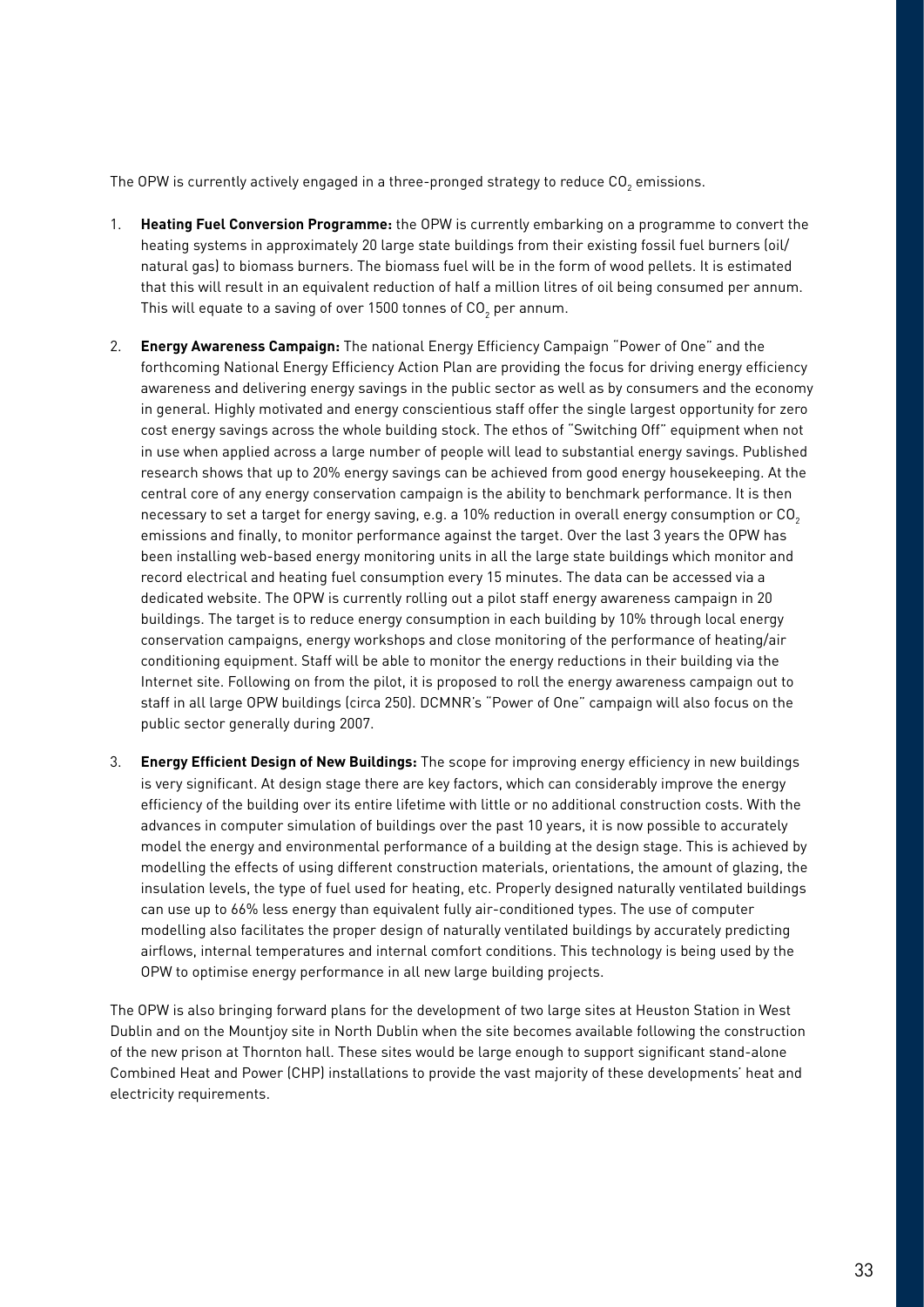The Department of Education and Science, in partnership with SEI, has already developed a number of generic school designs which minimise energy use and costs in new schools. These energy efficient schools provide features such as hot water temperature controls, natural ventilation, air tightness, individual room temperature control, passive solar design, maximisation of natural light, and lighting controls that respond to natural light. 40 new schools are being designed under this programme and the designs are being built in compliance with the Department of Education's Technical Guidance Documents. The designs will ensure that the schools are capable of being 2.3 times more efficient, in energy terms, than best international practice.

In addition to this programme, the Department of Education and Science in conjunction with SEI will be installing biomass boilers in 8 schools over the summer of 2007 with a view to providing generic guidelines for consultants and school managers for the installation of such systems in schools. The schools in question will vary in size and location so that the Department can identify any issues or opportunities that arise in particular school situations. The results of the demonstration project will provide vital information and guidelines to encourage schools to apply for grants under DCMNR's renewable energy grant programmes and with a view to expanding deployment of renewable energy in schools on a significantly wider national scale.

We have highlighted some of the initiatives that the sector is currently developing and rolling out. There will be many more actions developed and there is a determination right across the public sector, that a sustainable energy future is now a priority and that the public sector must lead by example.